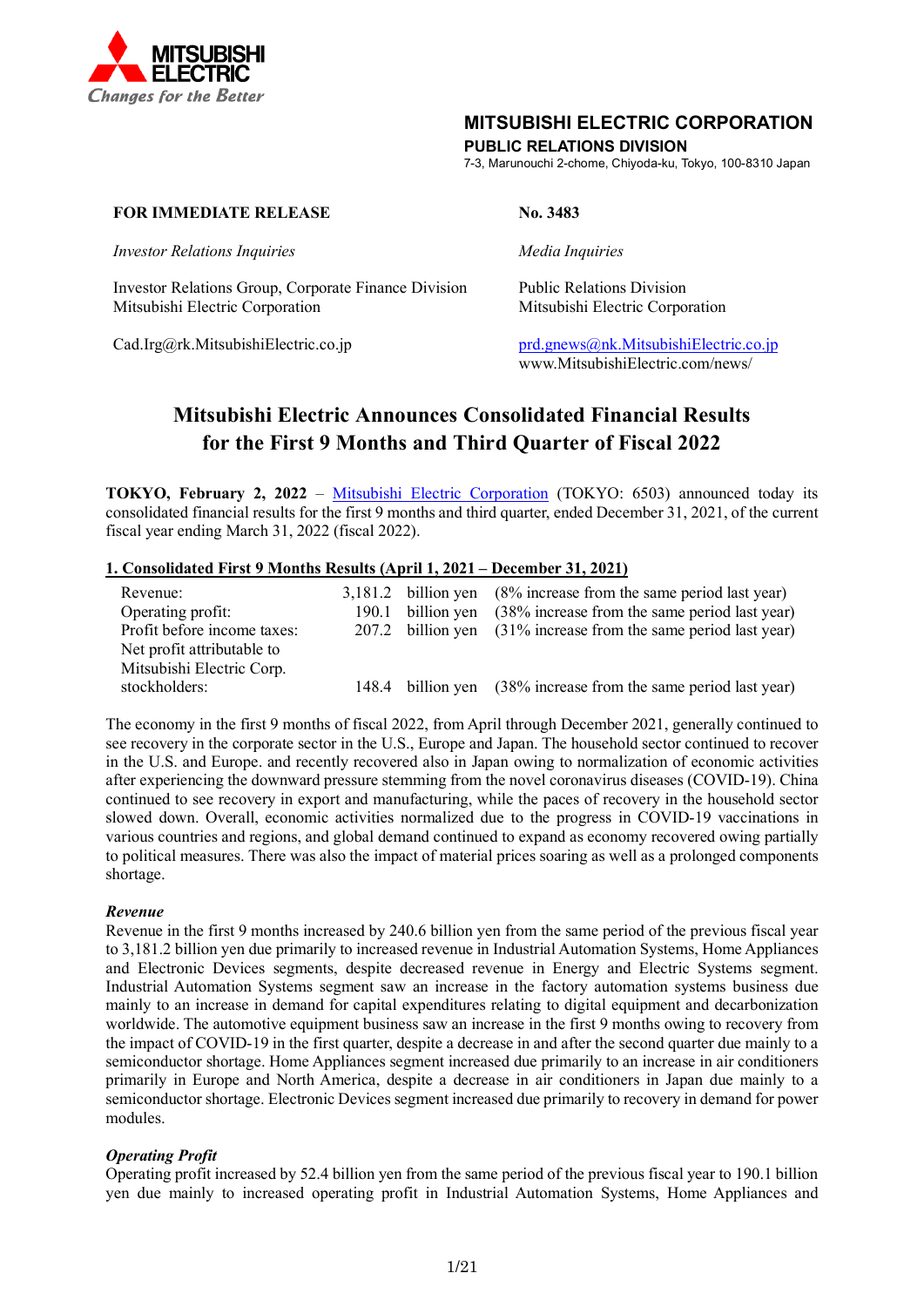Electronic Devices segments, despite decreased operating profit in Energy and Electric Systems segment. Operating profit ratio improved by 1.3 point from the same period of the previous fiscal year to 6.0% due mainly to increased revenue.

The cost ratio improved by 1.1 point from the same period of the previous fiscal year due primarily to higher operating ratio caused by increased revenue of Industrial Automation Systems segment and the yen depreciating against other currencies, despite material prices soaring. Selling, general and administrative expenses increased by 50.3 billion yen from the same period of the previous fiscal year, but selling, general and administrative expenses to revenue ratio improved by 0.2 point. Other profit (loss) increased by 1.8 billion yen from the same period of the previous fiscal year, and other profit (loss) to revenue ratio remained substantially unchanged.

#### *Profit before income taxes*

Profit before income taxes increased by 48.8 billion yen from the same period of the previous fiscal year to 207.2 billion yen due primarily to an increase in operating profit. Profit before income taxes to revenue ratio was 6.5%.

#### *Net profit attributable to Mitsubishi Electric Corporation stockholders*

Net profit attributable to Mitsubishi Electric Corporation stockholders increased by 40.6 billion yen from the same period of the previous fiscal year to 148.4 billion yen due mainly to increased profit before income taxes. Net profit attributable to Mitsubishi Electric Corporation stockholders to revenue ratio was 4.7%.

### **Consolidated Financial Results by Business Segment (First 9 Months, Fiscal 2022)**

#### *Energy and Electric Systems*

| Revenue:          |                  | 843.8 billion yen (3% decrease from the same period last year which<br>recorded 867.9 billion yen) |
|-------------------|------------------|----------------------------------------------------------------------------------------------------|
| Operating profit: | 32.9 billion ven | (25.7 billion yen decrease from the same period last year)<br>which recorded 58.6 billion yen)     |

The market of the social infrastructure systems business saw a decrease in demand relating to power generation in Japan, and the reconsideration of the capital expenditure plans by railway companies in Japan due to the impact of COVID-19. In this environment, the business saw decreases in both orders and revenue from the same period of the previous fiscal year due primarily to decreases in the power systems and the transportation systems businesses in Japan.

The market of the building systems business saw recovery from stagnation caused by the impact of COVID-19 primarily in China, while recovery is delayed in some parts of Asia. In this environment, the business saw increases in both orders and revenue from the same period of the previous fiscal year due primarily to an increase in China.

As a result, revenue for this segment decreased by 3% from the same period of the previous fiscal year to 843.8 billion yen.

Operating profit decreased by 25.7 billion yen from the same period of the previous fiscal year to 32.9 billion yen due mainly to decreased revenue and a shift in project portfolios.

#### *Industrial Automation Systems*

| Revenue:          | $1.058.6$ billion ven | (19% increase from the same period last year which        |
|-------------------|-----------------------|-----------------------------------------------------------|
|                   |                       | recorded 892.1 billion yen)                               |
| Operating profit: | 81.9 billion ven      | (53.6 billion yen increase from the same period last year |
|                   |                       | which recorded 28.3 billion yen)                          |

The market of the factory automation systems business saw a global increase in demand for capital expenditures relating to digital equipment such as semiconductor, electronic components and smartphones, as well as to decarbonization such as lithium-ion battery. In this environment, the business saw increases in both orders and revenue from the same period of the previous fiscal year.

The market of the automotive equipment business saw an increase in sales of new cars in all regions except for China in the first quarter due to a recovery from a slowdown stemming from COVID-19, while sales of new cars remained substantially unchanged in the first 9 months due primarily to a semiconductor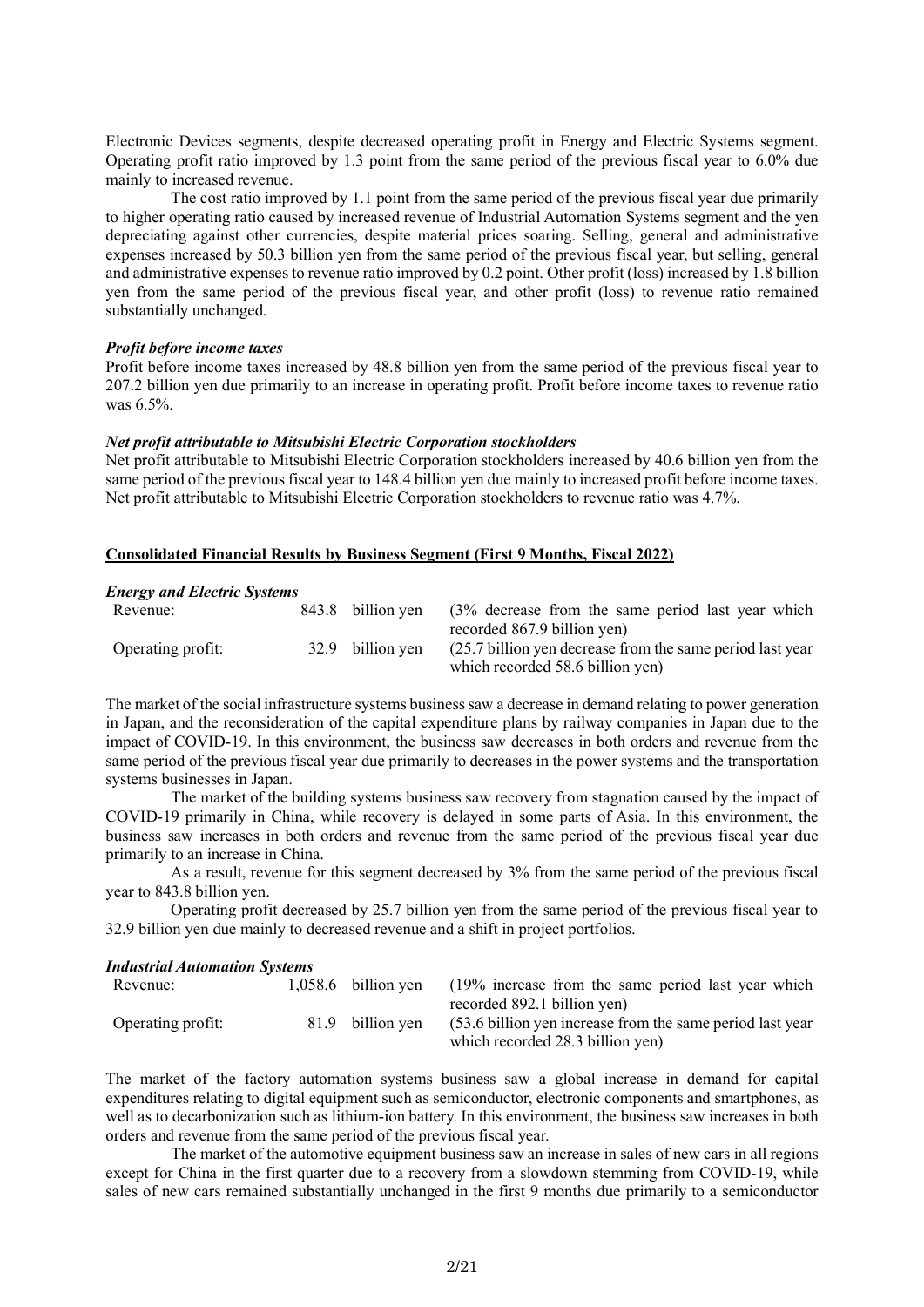shortage. In this environment, the business saw increases in both orders and revenue from the same period of the previous fiscal year due mainly to increases in electrical components and electric vehicle-related equipment such as motors and inverters.

As a result, revenue for this segment increased by 19% from the same period of the previous fiscal year to 1,058.6 billion yen.

Operating profit increased by 53.6 billion yen from the same period of the previous fiscal year to 81.9 billion yen due mainly to increased revenue and the yen depreciating against other currencies.

#### *Information and Communication Systems*

| Revenue:          | 225.1 billion ven | $(8\%$ decrease from the same period last year which     |
|-------------------|-------------------|----------------------------------------------------------|
|                   |                   | recorded 243.7 billion yen)                              |
| Operating profit: | 7.3 billion ven   | (1.3 billion yen increase from the same period last year |
|                   |                   | which recorded 6.0 billion yen)                          |

The market of the information systems and service business saw the restart of delayed system development projects, particularly in the manufacturing industry, while large-scale projects for the IT infrastructure service businesses decreased. In this environment, the business saw an increase in orders but a decrease in revenue from the same period of the previous fiscal year.

The electronic systems business saw a decrease in orders from the same period of the previous fiscal year due primarily to a decrease in large-scale projects for the space systems business. Revenue also decreased from the same period of the previous fiscal year due mainly to a decrease in large-scale projects for the defense systems business.

As a result, revenue for this segment decreased by 8% from the same period of the previous fiscal year to 225.1 billion yen.

Operating profit increased by 1.3 billion yen from the same period of the previous fiscal year to 7.3 billion yen due mainly to a shift in project portfolios.

### *Electronic Devices*

| Revenue:          | 179.0 billion yen | $(20\%$ increase from the same period last year which     |
|-------------------|-------------------|-----------------------------------------------------------|
|                   |                   | recorded 148.9 billion yen)                               |
| Operating profit: | 12.0 billion ven  | (4.4 billion yen increase from the same period last year) |
|                   |                   | which recorded 7.5 billion yen)                           |

The market of the electronic devices business saw recovery in demand for power modules used in industrial, consumer and automotive applications. In this environment, the business saw an increase in orders from the same period of the previous fiscal year and revenue also increased by 20% from the same period of the previous fiscal year to 179.0 billion yen due primarily to an increase in power modules used in industrial, consumer and automotive applications.

Operating profit increased by 4.4 billion yen from the same period of the previous fiscal year to 12.0 billion yen due mainly to increased revenue.

| <b>Home Appliances</b> |       |                  |                                                           |
|------------------------|-------|------------------|-----------------------------------------------------------|
| Revenue:               | 847.9 | billion ven      | $(12\%$ increase from the same period last year which     |
|                        |       |                  | recorded 754.9 billion yen)                               |
| Operating profit:      |       | 66.6 billion yen | (9.1 billion yen increase from the same period last year) |
|                        |       |                  | which recorded 57.4 billion yen)                          |

The market of the home appliances business saw an increase in demand for residential air conditioners primarily in Europe and North America as working from home becomes common, although there was an impact of a semiconductor shortage. Demand for industrial air conditioners also recovered gradually as capital expenditures started to recover from the impact of COVID-19. In this environment, the business saw an increase in revenue by 12% from the same period of the previous fiscal year to 847.9 billion yen due mainly to an increase in air conditioners primarily in Europe and North America, despite a decrease in air conditioners in Japan.

Operating profit increased by 9.1 billion yen from the same period of the previous fiscal year to 66.6 billion yen due mainly to increased revenue and the yen depreciating against other currencies.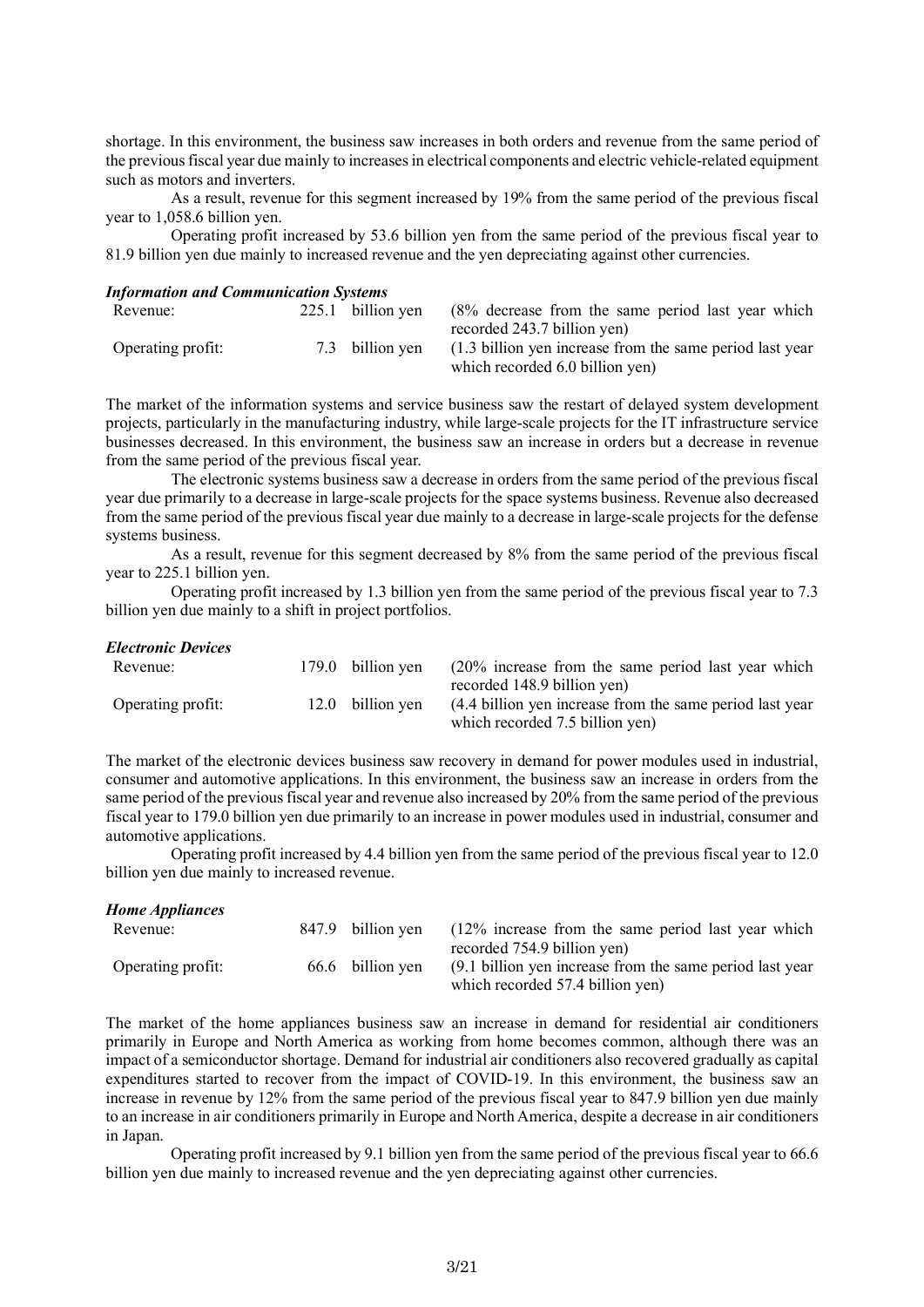| <b>Others</b>     |                   |                                                                                              |
|-------------------|-------------------|----------------------------------------------------------------------------------------------|
| Revenue:          | 486.5 billion yen | $(15\%$ increase from the same period last year which<br>recorded 424.8 billion yen)         |
| Operating profit: | 14.6 billion yen  | (8.8 billion yen increase from the same period last year)<br>which recorded 5.8 billion yen) |

Revenue increased by 15% from the same period of the previous fiscal year to 486.5 billion yen due primarily to increases in materials procurement and logistics.

Operating profit increased by 8.8 billion yen from the same period of the previous fiscal year to 14.6 billion yen due mainly to increased revenue.

### **2. Consolidated Third-quarter Results (October 1, 2021 – December 31, 2021)**

| Revenue:                    |      | $1,042.8$ billion yen | (Substantially unchanged from the same period)                 |
|-----------------------------|------|-----------------------|----------------------------------------------------------------|
|                             |      |                       | last year)                                                     |
| Operating profit:           | 52.3 |                       | billion yen (31% decrease from the same period last year)      |
| Profit before income taxes: | 58.8 | billion ven           | (29% decrease from the same period last year)                  |
| Net profit attributable to  |      |                       |                                                                |
| Mitsubishi Electric Corp.   |      |                       |                                                                |
| stockholders:               |      |                       | 43.6 billion yen (27% decrease from the same period last year) |
|                             |      |                       |                                                                |

#### *Revenue*

Revenue in the third quarter increased by 4.2 billion yen from the same period of the previous fiscal year to 1,042.8 billion yen due primarily to increased revenue in Industrial Automation Systems and Electronic Devices segments, despite decreased revenue in Energy and Electric Systems and Information and Communication Systems segments. Industrial Automation Systems segment saw an increase in the factory automation systems business due mainly to an increase in demand for capital expenditures relating to digital equipment and decarbonization worldwide. Meanwhile, the automotive equipment business decreased as sales of new cars decreased globally due primarily to a semiconductor shortage. Electronic Devices segment increased due primarily to recovery in demand for power modules.

### *Operating Profit*

Operating profit decreased by 23.9 billion yen from the same period of the previous fiscal year to 52.3 billion yen due mainly to decreased operating profit in Energy and Electric Systems and Home Appliances segments, although operating profit increased in Electronic Devices and Information and Communication Systems segments. Operating profit ratio deteriorated by 2.4 point from the same period of the previous fiscal year to 5.0% due primarily to deteriorated cost ratio.

The cost ratio deteriorated by 0.7 point from the same period of the previous fiscal year due mainly to the impact of material prices soaring on Home Appliances segment and a shift in project portfolios of Energy and Electric Systems segment, despite the yen depreciating against other currencies and higher operating ratio caused by increased revenue of Industrial Automation Systems and Electronic Devices segments. Selling, general and administrative expenses increased by 17.9 billion yen from the same period of the previous fiscal year, and selling, general and administrative expenses to revenue ratio deteriorated by 1.6 point. Other profit (loss) decreased by 0.1 billion yen from the same period of the previous fiscal year, and other profit (loss) to revenue ratio deteriorated by 0.1 point.

#### *Profit before income taxes*

Profit before income taxes decreased by 23.8 billion yen from the same period of the previous fiscal year to 58.8 billion yen due primarily to a decrease in operating profit. Profit before income taxes to revenue ratio was 5.6%.

### *Net profit attributable to Mitsubishi Electric Corporation stockholders*

Net profit attributable to Mitsubishi Electric Corporation stockholders decreased by 15.9 billion yen from the same period of the previous fiscal year to 43.6 billion yen due mainly to decreased profit before income taxes. Net profit attributable to Mitsubishi Electric Corporation stockholders to revenue ratio was 4.2%.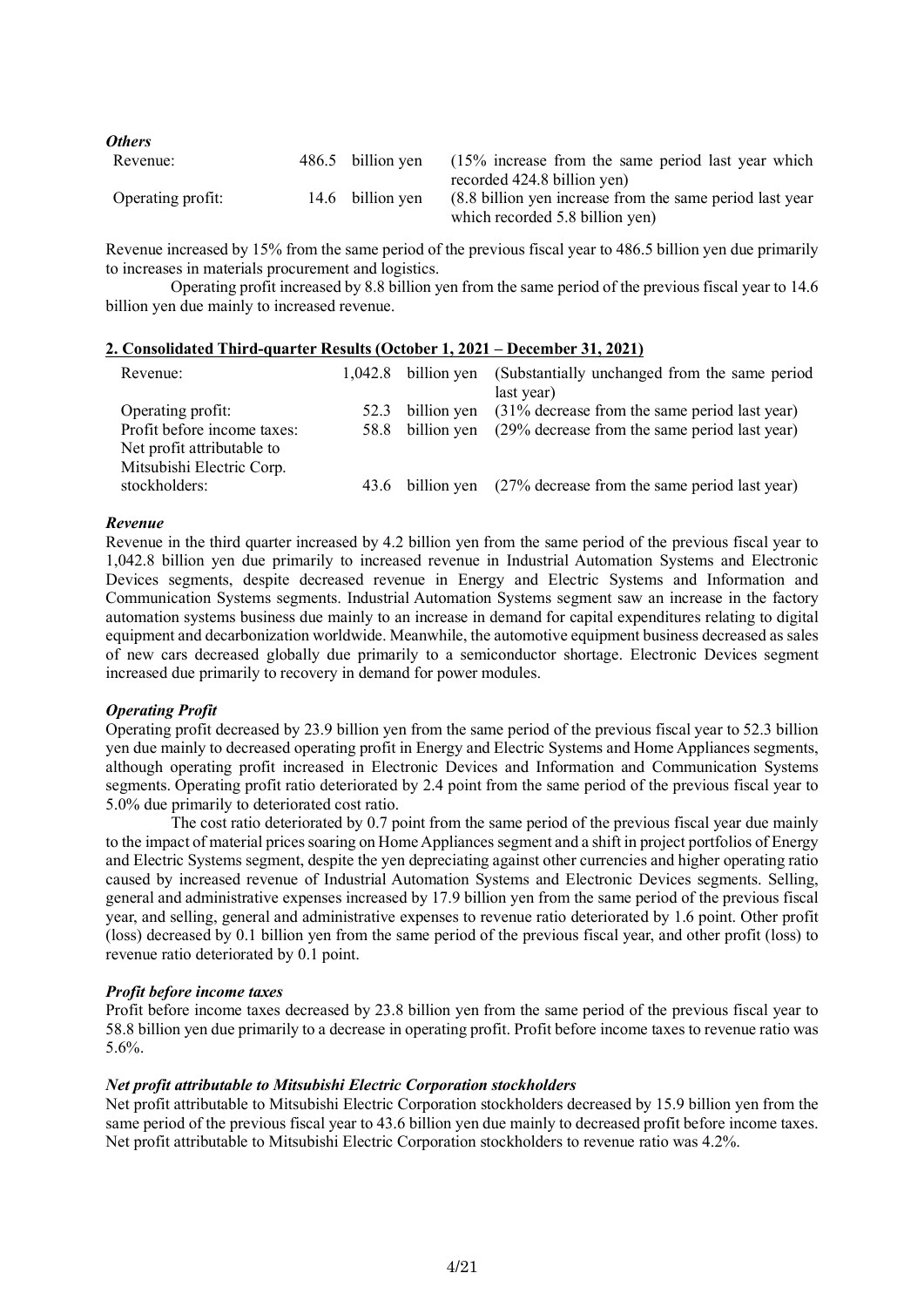#### **Consolidated Financial Results by Business Segment (Third Quarter, Fiscal 2022)**

#### *Energy and Electric Systems*

| Revenue:          | 282.9 billion ven | (7% decrease from the same period last year which                                                                             |
|-------------------|-------------------|-------------------------------------------------------------------------------------------------------------------------------|
| Operating profit: | 12.3 billion ven  | recorded 303.2 billion yen)<br>(20.0 billion yen decrease from the same period last year)<br>which recorded 32.4 billion yen) |
|                   |                   |                                                                                                                               |

The market of the social infrastructure systems business saw an increase in demand relating to power systems outside Japan, but the reconsideration of the capital expenditure plans by railway companies in Japan due to the impact of COVID-19. In this environment, the business saw an increase in orders from the same period of the previous fiscal year due primarily to an increase in the power systems business outside Japan, while revenue decreased from the same period of the previous fiscal year due mainly to decreases in the power systems and the transportation systems businesses in Japan.

The market of the building systems business saw recovery from stagnation caused by the impact of COVID-19 primarily in China, while recovery is delayed in some parts of Asia. In this environment, the business saw increases in both orders and revenue from the same period of the previous fiscal year due mainly to an increase primarily in China.

As a result, revenue for this segment decreased by 7% from the same period of the previous fiscal year to 282.9 billion yen.

Operating profit decreased by 20.0 billion yen from the same period of the previous fiscal year to 12.3 billion yen due mainly to decreased revenue and a shift in project portfolios.

### *Industrial Automation Systems*

| Revenue:          | 366.4 billion yen | $(7\%$ increase from the same period last year which     |
|-------------------|-------------------|----------------------------------------------------------|
|                   |                   | recorded 343.5 billion yen)                              |
| Operating profit: | 26.3 billion yen  | (0.1 billion yen decrease from the same period last year |
|                   |                   | which recorded 26.5 billion yen)                         |

The market of the factory automation systems business saw a global increase in demand for capital expenditures relating to digital equipment such as semiconductor, electronic components and smartphones, as well as to decarbonization such as lithium-ion battery. In this environment, the business saw increases in both orders and revenue from the same period of the previous fiscal year.

The market of the automotive equipment business saw a decrease in sales of new cars worldwide due primarily to a semiconductor shortage. In this environment, the business saw decreases in both orders and revenue from the same period of the previous fiscal year due mainly to a decrease in electrical components.

As a result, revenue for this segment increased by 7% from the same period of the previous fiscal year to 366.4 billion yen.

Operating profit decreased by 0.1 billion yen from the same period of the previous fiscal year to 26.3 billion yen. Operating profit of the automotive equipment business decreased due primarily to decreased revenue and material prices soaring, while operating profit of the factory automation systems business increased due mainly to increased revenue.

#### *Information and Communication Systems*

| Revenue:          | 70.9 billion ven | (9% decrease from the same period last year which<br>recorded 78.2 billion yen)             |
|-------------------|------------------|---------------------------------------------------------------------------------------------|
| Operating profit: | 2.7 billion ven  | (1.5 billion yen increase from the same period last year<br>which recorded 1.1 billion yen) |

The market of the information systems and service business saw the restart of delayed system development projects, particularly in the manufacturing industry, as well as an increase in the system integrations business. In this environment, the business saw increases in both orders and revenue from the same period of the previous fiscal year.

The electronic systems business saw decreases in both orders and revenue from the same period of the previous fiscal year due primarily to a decrease in large-scale projects for the defense systems business.

As a result, revenue for this segment decreased by 9% from the same period of the previous fiscal year to 70.9 billion yen.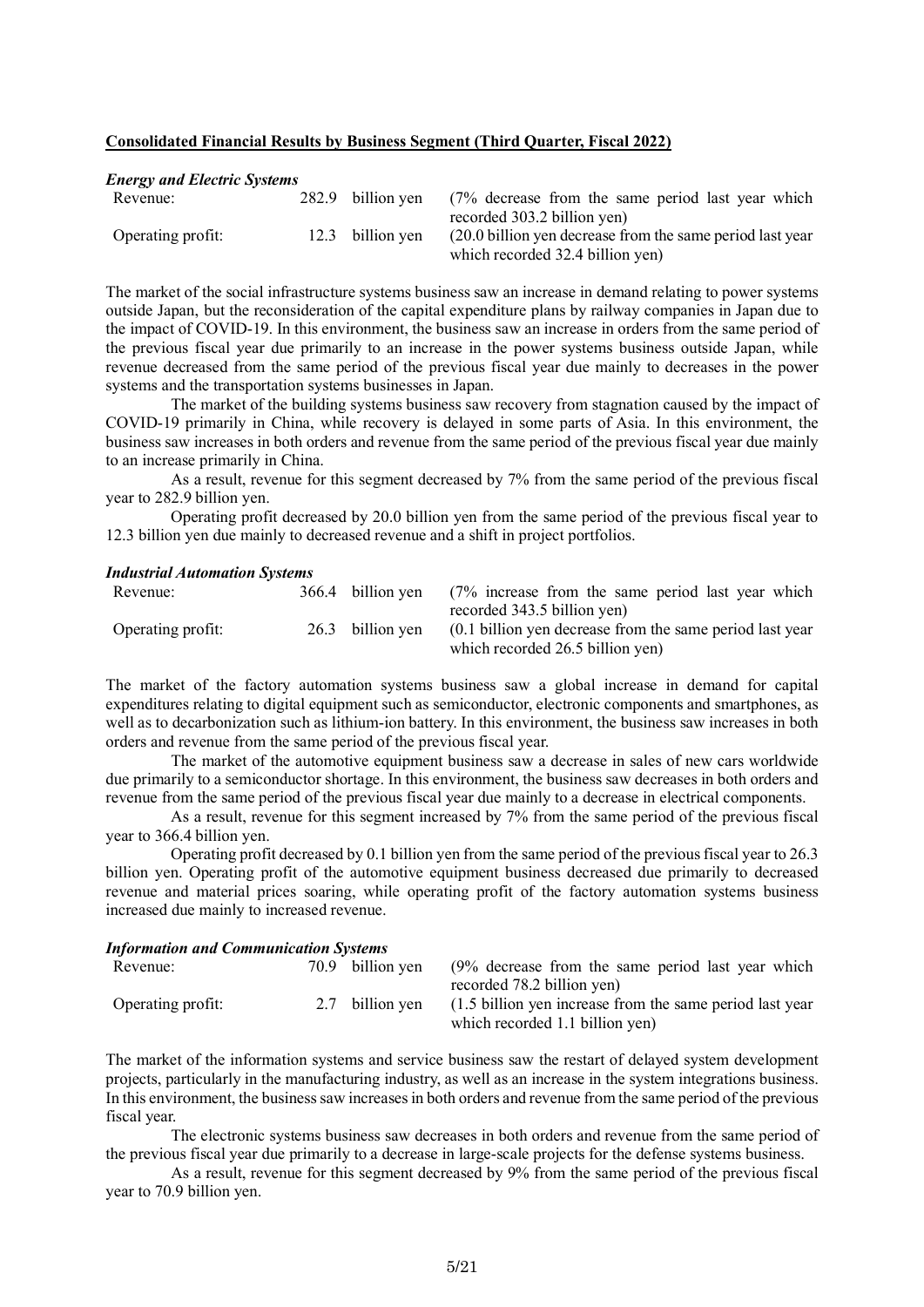Operating profit increased by 1.5 billion yen from the same period of the previous fiscal year to 2.7 billion yen due mainly to a shift in project portfolios.

| <b>Electronic Devices</b> |                  |                                                           |
|---------------------------|------------------|-----------------------------------------------------------|
| Revenue:                  | 58.5 billion yen | $(21\%$ increase from the same period last year which     |
|                           |                  | recorded 48.3 billion yen)                                |
| Operating profit:         | 6.8 billion yen  | (5.1 billion yen increase from the same period last year) |
|                           |                  | which recorded 1.7 billion yen)                           |

The market of the electronic devices business saw recovery in demand for power modules used in consumer and industrial applications. In this environment, the business saw an increase in orders from the same period of the previous fiscal year and revenue also increased by 21% from the same period of the previous fiscal year to 58.5 billion yen due primarily to an increase in power modules used in consumer and industrial applications.

Operating profit increased by 5.1 billion yen from the same period of the previous fiscal year to 6.8 billion yen due mainly to increased revenue.

| <b>Home Appliances</b> |       |                 |                                                       |
|------------------------|-------|-----------------|-------------------------------------------------------|
| Revenue:               | 252.3 | billion yen     | (Substantially unchanged from the same period last)   |
|                        |       |                 | year which recorded 251.2 billion yen)                |
| Operating profit:      |       | 8.2 billion yen | (13.6 billion yen decrease from the same period last) |
|                        |       |                 | year which recorded 21.9 billion yen)                 |

The market of the home appliances business saw an increase in demand for air conditioners outside Japan, primarily in Europe and North America, while a semiconductor shortage had an impact on the market of air conditioners in Japan. In this environment, revenue of the business remained substantially unchanged from the same period of the previous fiscal year, recording 252.3 billion yen due mainly to an increase in air conditioners primarily in Europe and North America, despite a decrease in air conditioners in Japan.

Operating profit decreased by 13.6 billion yen from the same period of the previous fiscal year to 8.2 billion yen due mainly to material prices soaring.

| <b>Others</b>     |                   |                                                          |
|-------------------|-------------------|----------------------------------------------------------|
| Revenue:          | 167.4 billion yen | $(10\%$ increase from the same period last year which    |
|                   |                   | recorded 152.4 billion yen)                              |
| Operating profit: | 6.4 billion ven   | (2.6 billion yen increase from the same period last year |
|                   |                   | which recorded 3.8 billion yen)                          |

Revenue increased by 10% from the same period of the previous fiscal year to 167.4 billion yen due primarily to increases in materials procurement and logistics.

Operating profit increased by 2.6 billion yen from the same period of the previous fiscal year to 6.4 billion yen due mainly to increased revenue.

### **Financial Standing**

#### *An analysis on the status of assets, liabilities and equity on a consolidated basis*

Total assets as of the end of this fiscal quarter decreased from the end of the previous fiscal year by 62.4 billion yen to 4,735.4 billion yen. The change in balance of total assets was mainly attributable to decreases in trade receivables by 164.5 billion yen and cash and cash equivalents by 135.2 billion yen, while inventories increased by 206.6 billion yen.

Trade receivables decreased due mainly to credit collection for projects from the previous fiscal year. Inventories increased due primarily to recovery in demand for Industrial Automation Systems and Home Appliances segments, as well as shortages of semiconductors and other electronic components.

Total liabilities decreased from the end of the previous fiscal year by 119.6 billion yen to 1,807.6 billion yen due primarily to decreases in bonds, borrowings and lease liabilities by 27.3 billion yen, trade payables by 11.0 billion yen, and other current liabilities by 87.0 billion yen. Bonds and borrowings decreased by 18.4 billion yen from the end of the previous fiscal year to 230.4 billion yen, with the ratio of bonds and borrowings to total assets recording 4.9%, representing a 0.3 point decrease compared to the end of the previous fiscal year.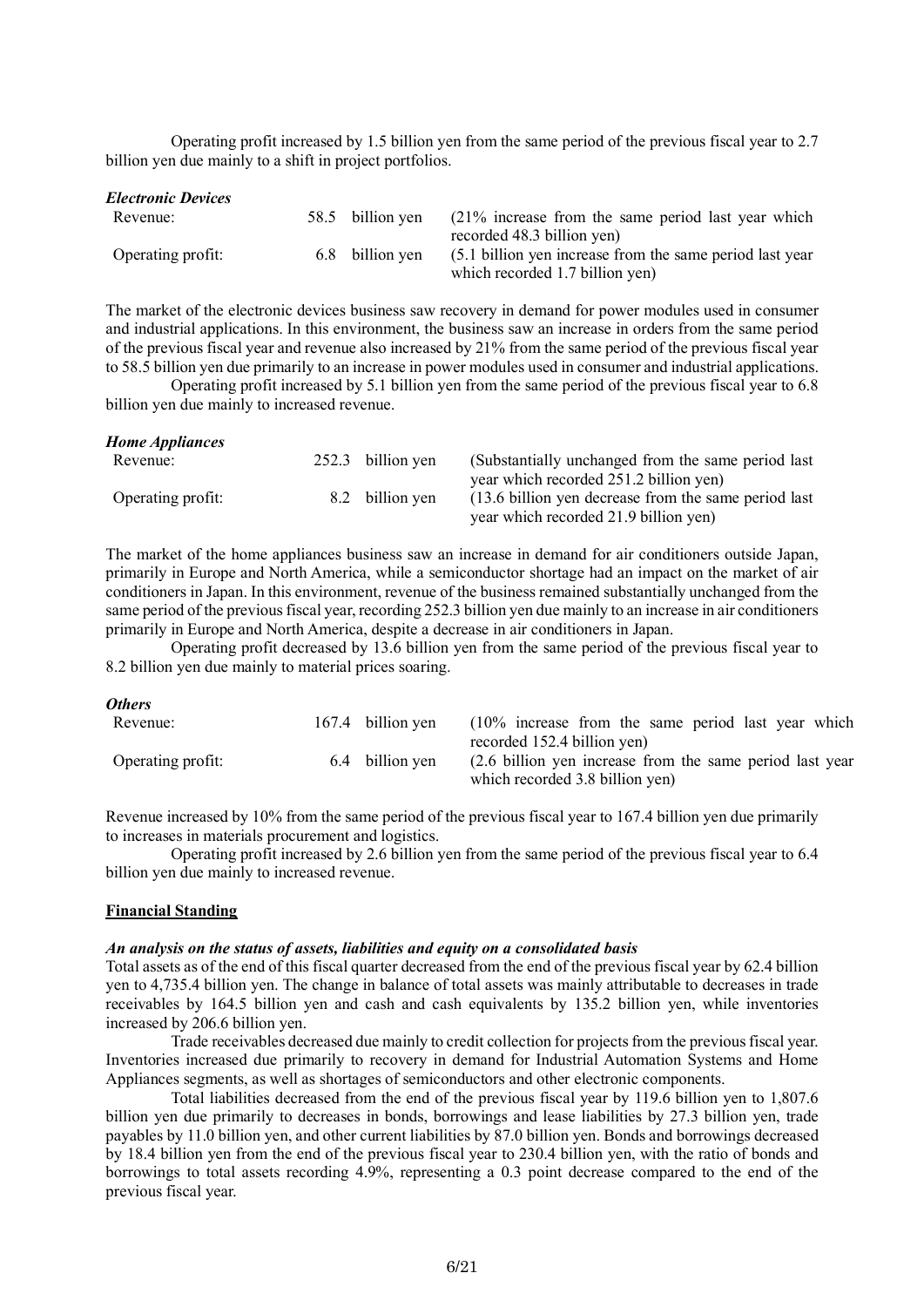Mitsubishi Electric Corporation stockholders' equity increased by 57.2 billion yen compared to the end of the previous fiscal year to 2,811.5 billion yen. The stockholders' equity ratio was recorded at 59.4%, representing a 2.0 point increase compared to the end of the previous fiscal year. These changes referred to above primarily result from an increase from recording a net profit attributable to Mitsubishi Electric Corporation stockholders of 148.4 billion yen, despite a decrease due to dividend payment of 85.7 billion yen.

### *An analysis on the status of cash flow on a consolidated basis*

Cash flows from operating activities for the first 9 months of fiscal 2022 was 117.1 billion yen (cash in), while cash flows from investing activities was 72.2 billion yen (cash out). As a result, free cash flow was 44.8 billion yen (cash in). Cash flows from financing activities was 191.4 billion yen (cash out), and cash and cash equivalents at end of period decreased from the end of the previous fiscal year by 135.2 billion yen to 632.1 billion yen.

Net cash provided by operating activities decreased by 199.6 billion yen from the same period of the previous fiscal year due primarily to an increase in inventories despite increased profit.

Net cash used in investing activities decreased by 67.8 billion yen from the same period of the previous fiscal year due mainly to an increase in proceeds from sale of investment securities and a decrease in purchase of property, plant and equipment in the first 9 months of fiscal 2022 as a result of restricted capital expenditures in the previous fiscal year.

Net cash used in financing activities increased by 97.2 billion yen from the same period of the previous fiscal year due primarily to a decrease in proceeds of short-term borrowings and an increase in purchase of treasury stock.

### **Forecast for Fiscal 2022**

Mitsubishi Electric's business performance for fiscal 2022 is expected to fall below the company's previous forecast considering the impact of material prices soaring and shortages of semiconductors and other electronic components, despite changes in exchange rates in response to the yen's depreciation. As a result, the company's consolidated earnings forecast for fiscal 2022, ending March 31, 2022, has been revised from the announcement on October 28, 2021 as stated below.

Based on a certain premise, the company has taken into consideration the impact of improper testing, including costs for additional inspections and strengthening the quality control system. Depending on the progress of future discussions with customers and investigations, the Group may incur losses exceeding its premise or relating to the discovery of any other improper quality-related conduct. If any potential impact comes to light, it will be disclosed promptly. For more information regarding improper testing, please see "Relevant documents" of "Restoring trust: Our roadmap for reform."

https://reform.mitsubishielectric.com/relevant-documents/

|                                                   | <b>Previous forecast</b><br>(announced<br>October 28) | <b>Current forecast</b> | <b>Change from previous</b><br>forecast |                                 |
|---------------------------------------------------|-------------------------------------------------------|-------------------------|-----------------------------------------|---------------------------------|
| Revenue:                                          | $4,500.0$ billion yen                                 | $4,490.0$ billion yen   | (7% increase from fiscal 2021)          | Down 10.0 billion yen, or $0\%$ |
| Operating profit:                                 | 280.0 billion yen                                     | 260.0 billion yen       | $(13\%$ increase from fiscal 2021)      | Down 20.0 billion yen, or 7%    |
| Profit before income                              |                                                       |                         |                                         |                                 |
| taxes:                                            | 305.0 billion yen                                     | 285.0 billion yen       | $(10\%$ increase from fiscal 2021)      | Down 20.0 billion yen, or 7%    |
| Net profit attributable to<br>Mitsubishi Electric |                                                       |                         |                                         |                                 |
| Corp. stockholders:                               | 220.0 billion yen                                     | 210.0 billion yen       | $(9\%$ increase from fiscal 2021)       | Down 10.0 billion yen, or 5%    |

#### *Consolidated forecast for fiscal 2022*

Exchange rates in the fourth quarter of fiscal 2022 is 113 yen to the U.S. dollar, which is 3 yen weaker from the company's previous announcement; 128 yen to the euro, which is 3 yen weaker from the company's previous announcement; and 17.8 yen to the Chinese yuan, which is 0.8 yen weaker from the company's previous announcement.

**Note**: *The results forecast above is based on assumptions deemed reasonable by the company at the present time, and actual results may differ significantly from forecasts. Please refer to the cautionary statement at the end.*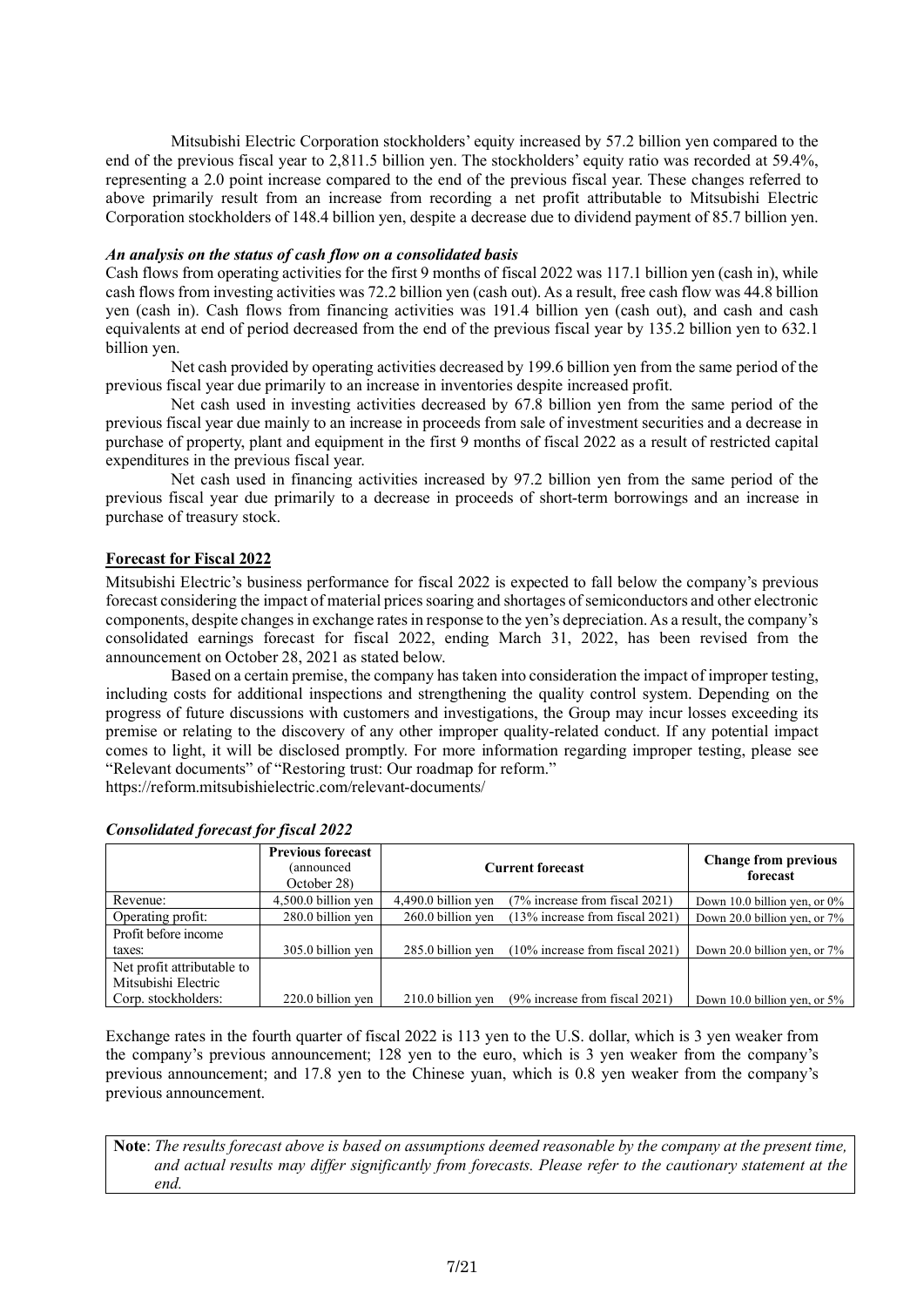## **Consolidated Financial Results Summary**

## **1. Consolidated First 9 Months Results**

| (In billions of yen except where noted)                                               |                                                              |                                                              |            |               |  |  |
|---------------------------------------------------------------------------------------|--------------------------------------------------------------|--------------------------------------------------------------|------------|---------------|--|--|
|                                                                                       | $FY'219$ months $(A)$<br>(Apr. 1, $2020 -$<br>Dec. 31, 2020) | $FY$ '22 9 months (B)<br>$(Apr. 1, 2021 -$<br>Dec. 31, 2021) | $B - A$    | B/A<br>$(\%)$ |  |  |
| Revenue                                                                               | 2,940.6                                                      | 3,181.2                                                      | 240.6      | 108           |  |  |
| Operating profit                                                                      | 137.7                                                        | 190.1                                                        | 52.4       | 138           |  |  |
| Profit before income taxes                                                            | 158.3                                                        | 207.2                                                        | 48.8       | 131           |  |  |
| Net profit attributable to<br>Mitsubishi Electric Corp.<br>stockholders               | 107.7                                                        | 148.4                                                        | 40.6       | 138           |  |  |
| Basic earnings per share<br>attributable to Mitsubishi<br>Electric Corp. stockholders | $50^{24}$ yen                                                | 69. $44$ yen                                                 | $1920$ yen | 138           |  |  |

### **2. Consolidated Third-quarter Results**

| (In billions of yen except where noted)                                               |                                 |                                      |                 |               |  |  |
|---------------------------------------------------------------------------------------|---------------------------------|--------------------------------------|-----------------|---------------|--|--|
|                                                                                       | FY'21Q3(A)<br>(Oct. 1, $2020 -$ | $FY$ '22 Q3 (B)<br>(Oct. 1, $2021 -$ |                 |               |  |  |
|                                                                                       | Dec. 31, 2020)                  | Dec. 31, 2021)                       | $B - A$         | B/A<br>$(\%)$ |  |  |
| Revenue                                                                               | 1,038.5                         | 1,042.8                              | 4.2             | 100           |  |  |
| Operating profit                                                                      | 76.3                            | 52.3                                 | (23.9)          | 69            |  |  |
| Profit before income taxes                                                            | 82.6                            | 58.8                                 | (23.8)          | 71            |  |  |
| Net profit attributable to<br>Mitsubishi Electric Corp.<br>stockholders               | 59.5                            | 43.6                                 | (15.9)          | 73            |  |  |
| Basic earnings per share<br>attributable to Mitsubishi<br>Electric Corp. stockholders | $27.^{76}$ yen                  | $20.^{48}$ yen                       | $(7.^{28}$ yen) | 74            |  |  |

### **Notes**:

1) Consolidated financial statements are prepared in accordance with International Financial Reporting Standards (IFRS).

2) The company has 206 consolidated subsidiaries.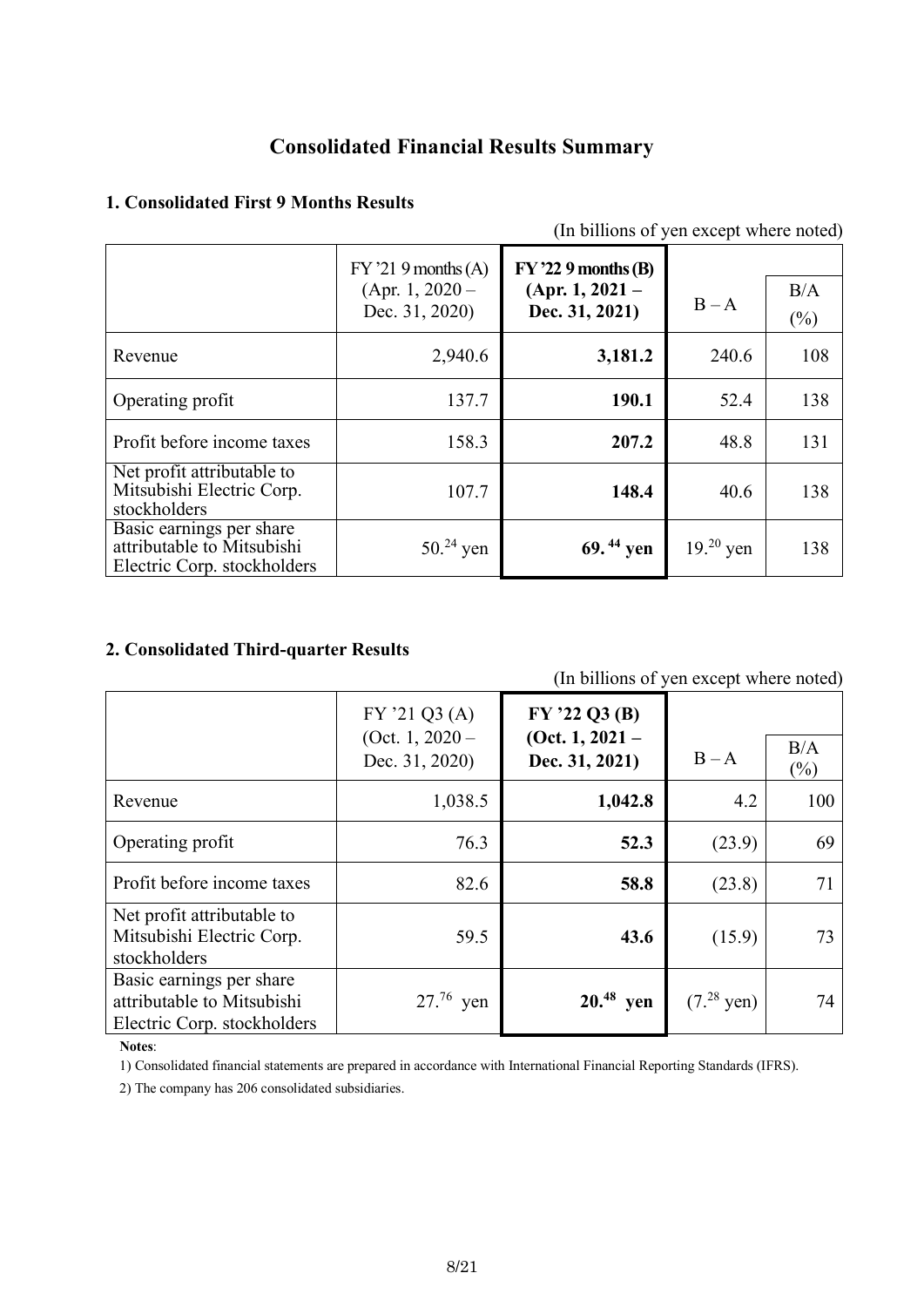### **Condensed Quarterly Consolidated Financial Statements Condensed Quarterly Consolidated Statement of Profit or Loss and Condensed Quarterly Consolidated Statement of Comprehensive Income (First 9 Months, Fiscal 2022)**

|                                                                            |                                                          |                 |                                                        |                 |         | (In millions of yen) |
|----------------------------------------------------------------------------|----------------------------------------------------------|-----------------|--------------------------------------------------------|-----------------|---------|----------------------|
|                                                                            | $FY$ '21 9 months<br>(Apr. 1, 2020 $-$<br>Dec. 31, 2020) |                 | FY '22 9 months<br>$(Apr. 1, 2021 -$<br>Dec. 31, 2021) |                 |         |                      |
|                                                                            | (A)                                                      | $%$ of<br>total | <b>(B)</b>                                             | $%$ of<br>total | $B - A$ | B/A<br>$(\%)$        |
| Revenue                                                                    | 2,940,611                                                | 100.0           | 3,181,263                                              | 100.0           | 240,652 | 108                  |
| Cost of sales                                                              | 2,123,770                                                | 72.2            | 2,263,445                                              | 71.1            | 139,675 | 107                  |
| Selling, general and<br>administrative expenses                            | 680,813                                                  | 23.2            | 731,154                                                | 23.0            | 50,341  | 107                  |
| Other profit (loss)                                                        | 1,680                                                    | 0.1             | 3,525                                                  | 0.1             | 1,845   | 210                  |
| Operating profit                                                           | 137,708                                                  | 4.7             | 190,189                                                | 6.0             | 52,481  | 138                  |
| Financial income                                                           | 7,886                                                    | 0.3             | 7,436                                                  | 0.2             | (450)   | 94                   |
| Financial expenses                                                         | 2,064                                                    | 0.1             | 2,595                                                  | 0.1             | 531     | 126                  |
| Share of profit of investments<br>accounted for using the<br>equity method | 14,823                                                   | 0.5             | 12,202                                                 | 0.4             | (2,621) | 82                   |
| Profit before income taxes                                                 | 158,353                                                  | 5.4             | 207,232                                                | 6.5             | 48,879  | 131                  |
| Income taxes                                                               | 44,498                                                   | 1.5             | 47,645                                                 | 1.5             | 3,147   | 107                  |
| Net profit                                                                 | 113,855                                                  | 3.9             | 159,587                                                | 5.0             | 45,732  | 140                  |
| Net profit attributable to:                                                |                                                          |                 |                                                        |                 |         |                      |
| Mitsubishi Electric Corp.<br>stockholders                                  | 107,781                                                  | 3.7             | 148,465                                                | 4.7             | 40,684  | 138                  |
| Non-controlling interests                                                  | 6,074                                                    | 0.2             | 11,122                                                 | 0.3             | 5,048   | 183                  |

### **(Condensed Quarterly Consolidated Statement of Profit or Loss)**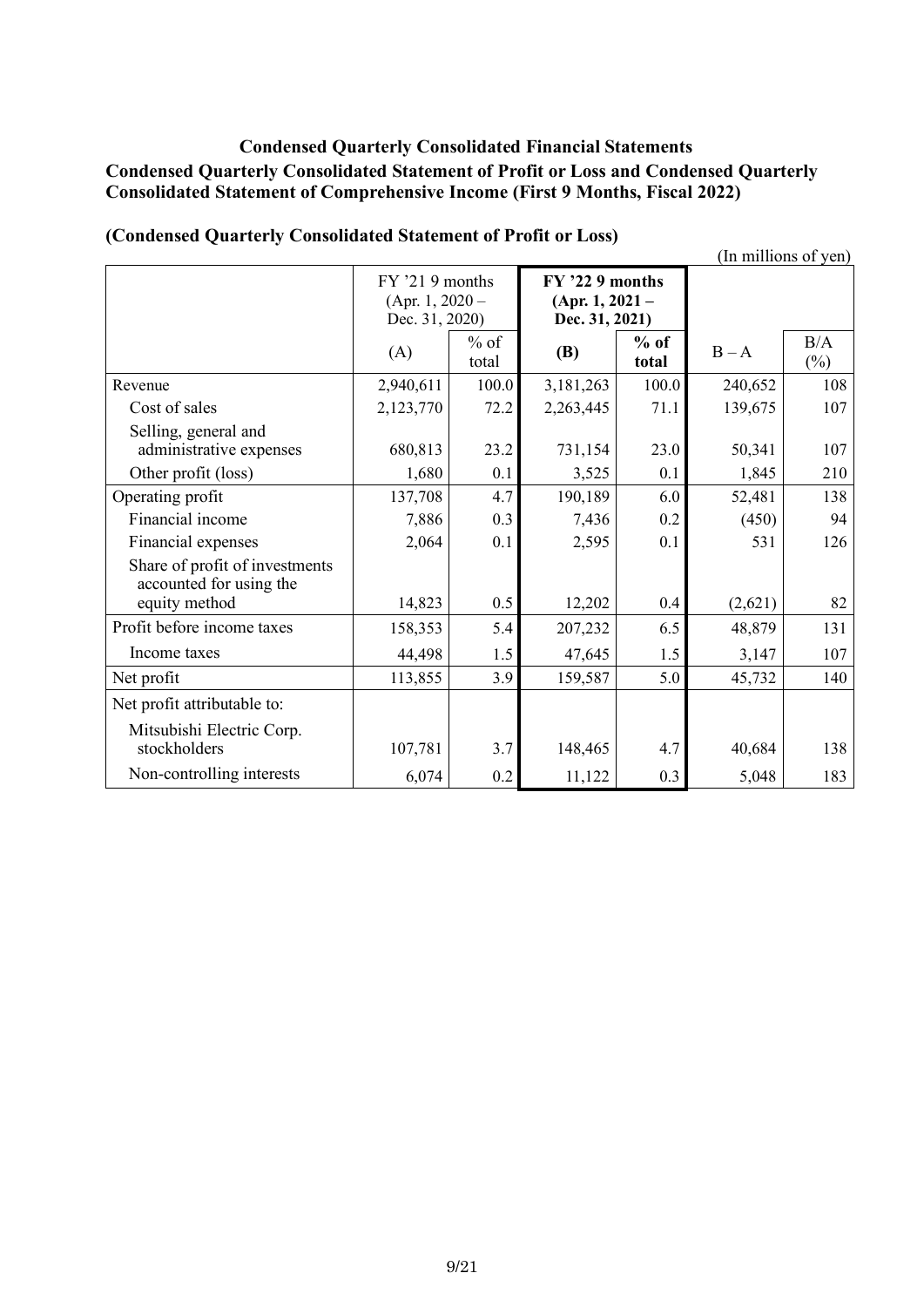|                                                                                                                         |                                                                 |                                                                   | (In millions of yen) |
|-------------------------------------------------------------------------------------------------------------------------|-----------------------------------------------------------------|-------------------------------------------------------------------|----------------------|
|                                                                                                                         | FY '21<br>9 months $(A)$<br>(Apr. 1, 2020 $-$<br>Dec. 31, 2020) | FY '22<br>$9$ months $(B)$<br>$(Apr. 1, 2021 -$<br>Dec. 31, 2021) | $B - A$              |
| Net profit                                                                                                              | 113,855                                                         | 159,587                                                           | 45,732               |
| (Other comprehensive income (loss),<br>net of tax)<br>Items that will not be reclassified to                            |                                                                 |                                                                   |                      |
| net profit<br>Changes in fair value of financial assets<br>measured at fair value through other<br>comprehensive income | 52,282                                                          | 7,145                                                             | (45, 137)            |
| Share of other comprehensive income of<br>investments accounted for using the<br>equity method                          | 702                                                             | 220                                                               | (482)                |
| Subtotal                                                                                                                | 52,984                                                          | 7,365                                                             | (45, 619)            |
| Items that may be reclassified to net profit                                                                            |                                                                 |                                                                   |                      |
| Exchange differences on translating<br>foreign operations                                                               | 21,515                                                          | 17,757                                                            | (3,758)              |
| Net changes in the fair value of cash flow<br>hedges                                                                    | 121                                                             | (24)                                                              | (145)                |
| Share of other comprehensive income of<br>investments accounted for using the<br>equity method                          | (520)                                                           | 4,021                                                             | 4,541                |
| Subtotal                                                                                                                | 21,116                                                          | 21,754                                                            | 638                  |
| Total other comprehensive income (loss)                                                                                 | 74,100                                                          | 29,119                                                            | (44,981)             |
| Comprehensive income                                                                                                    | 187,955                                                         | 188,706                                                           | 751                  |
| Comprehensive income attributable to:                                                                                   |                                                                 |                                                                   |                      |
| Mitsubishi Electric Corp. stockholders                                                                                  | 180,527                                                         | 175,155                                                           | (5,372)              |
| Non-controlling interests                                                                                               | 7,428                                                           | 13,551                                                            | 6,123                |

### **(Condensed Quarterly Consolidated Statement of Comprehensive Income)**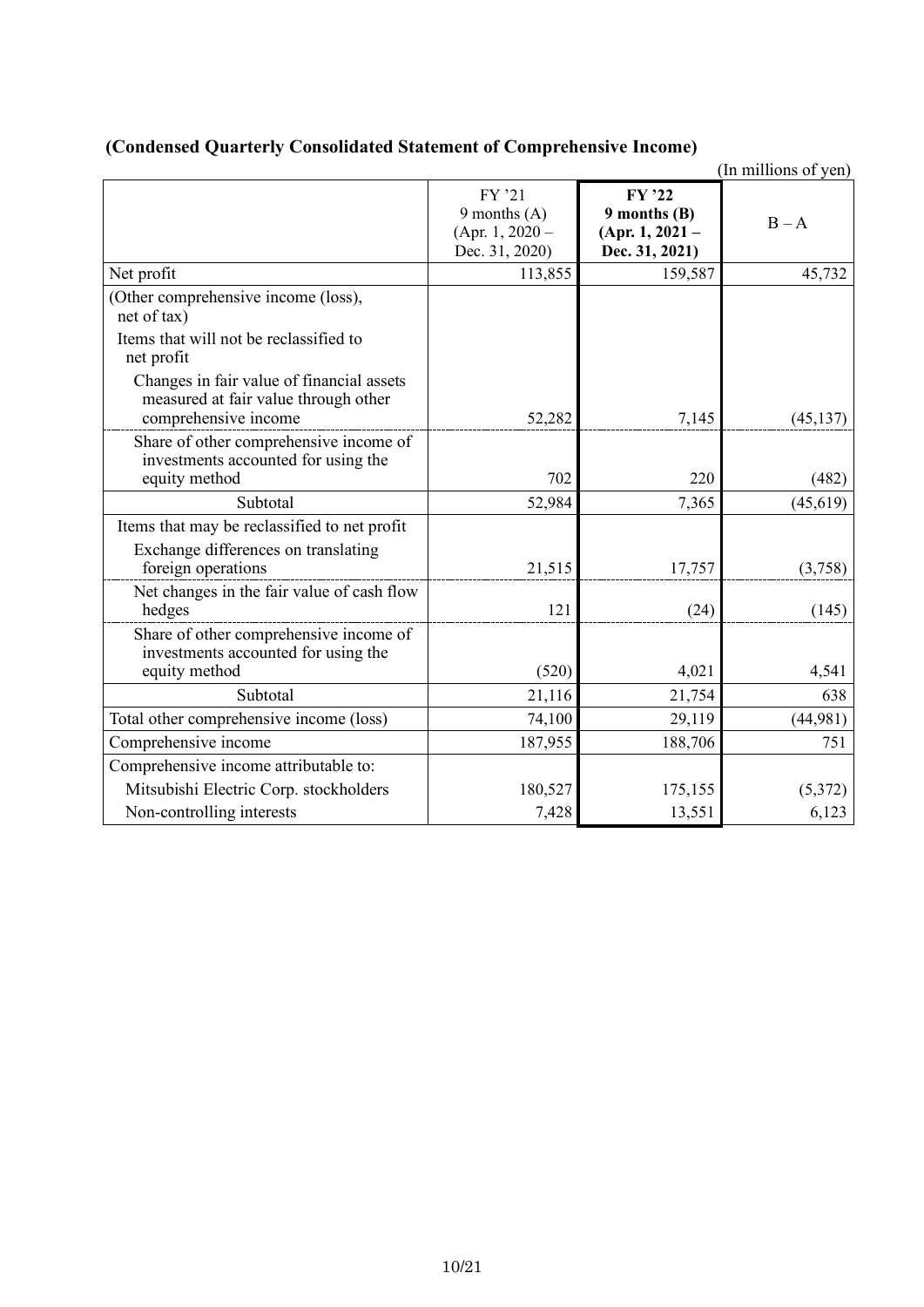### **Condensed Quarterly Consolidated Statement of Profit or Loss and Condensed Quarterly Consolidated Statement of Comprehensive Income (Third Quarter, Fiscal 2022)**

|                                                                            |                                                  |                 |                                                |                 |           | (In millions of yen) |
|----------------------------------------------------------------------------|--------------------------------------------------|-----------------|------------------------------------------------|-----------------|-----------|----------------------|
|                                                                            | FY '21 Q3<br>(Oct. 1, $2020 -$<br>Dec. 31, 2020) |                 | FY '22 Q3<br>(Oct. 1, 2021 –<br>Dec. 31, 2021) |                 |           |                      |
|                                                                            | (A)                                              | $%$ of<br>total | <b>(B)</b>                                     | $%$ of<br>total | $B - A$   | B/A<br>$(\%)$        |
| Revenue                                                                    | 1,038,587                                        | 100.0           | 1,042,886                                      | 100.0           | 4,299     | 100                  |
| Cost of sales                                                              | 738,947                                          | 71.1            | 749,126                                        | 71.8            | 10,179    | 101                  |
| Selling, general and<br>administrative expenses                            | 224,280                                          | 21.6            | 242,267                                        | 23.2            | 17,987    | 108                  |
| Other profit (loss)                                                        | 994                                              | 0.1             | 866                                            | 0.0             | (128)     | 87                   |
| Operating profit                                                           | 76,354                                           | 7.4             | 52,359                                         | 5.0             | (23,995)  | 69                   |
| Financial income                                                           | 2,688                                            | 0.3             | 3,496                                          | 0.3             | 808       | 130                  |
| Financial expenses                                                         | 624                                              | 0.1             | 618                                            | 0.1             | (6)       | 99                   |
| Share of profit of investments<br>accounted for using the<br>equity method | 4,249                                            | 0.4             | 3,600                                          | 0.4             | (649)     | 85                   |
| Profit before income taxes                                                 |                                                  |                 |                                                |                 |           | 71                   |
|                                                                            | 82,667                                           | 8.0             | 58,837                                         | 5.6             | (23, 830) |                      |
| Income taxes                                                               | 20,214                                           | 2.0             | 13,175                                         | 1.2             | (7,039)   | 65                   |
| Net profit                                                                 | 62,453                                           | 6.0             | 45,662                                         | 4.4             | (16,791)  | 73                   |
| Net profit attributable to:                                                |                                                  |                 |                                                |                 |           |                      |
| Mitsubishi Electric Corp.<br>stockholders                                  | 59,550                                           | 5.7             | 43,629                                         | 4.2             | (15, 921) | 73                   |
| Non-controlling interests                                                  | 2,903                                            | 0.3             | 2,033                                          | 0.2             | (870)     | 70                   |

### **(Condensed Quarterly Consolidated Statement of Profit or Loss)**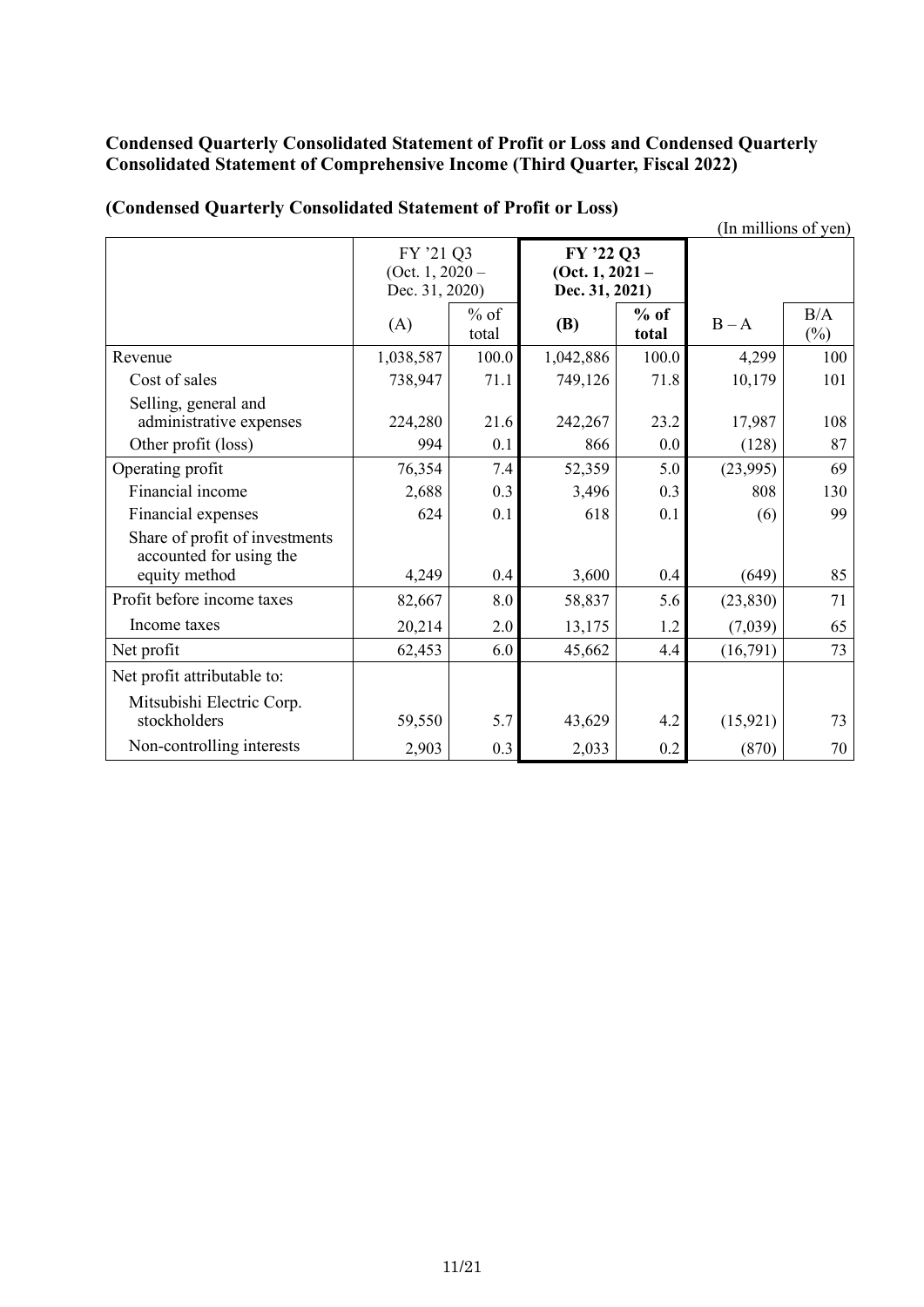|                                                                                                           |                                                    |                                                    | (In millions of yen) |
|-----------------------------------------------------------------------------------------------------------|----------------------------------------------------|----------------------------------------------------|----------------------|
|                                                                                                           | FY '21 Q3 (A)<br>(Oct. $1,2020-$<br>Dec. 31, 2020) | FY '22 Q3 (B)<br>(Oct. 1, 2021 –<br>Dec. 31, 2021) | $B - A$              |
| Net profit                                                                                                | 62,453                                             | 45,662                                             | (16,791)             |
| (Other comprehensive income (loss),<br>net of tax)                                                        |                                                    |                                                    |                      |
| Items that will not be reclassified to<br>net profit                                                      |                                                    |                                                    |                      |
| Changes in fair value of financial assets<br>measured at fair value through other<br>comprehensive income | 23,226                                             | (4,505)                                            | (27, 731)            |
| Share of other comprehensive income of<br>investments accounted for using the<br>equity method            | 121                                                | (357)                                              | (478)                |
| Subtotal                                                                                                  | 23,347                                             | (4, 862)                                           | (28, 209)            |
| Items that may be reclassified to net profit<br>Exchange differences on translating<br>foreign operations | 16,172                                             | 27,001                                             | 10,829               |
| Net changes in the fair value of cash flow<br>hedges                                                      | 55                                                 | 33                                                 | (22)                 |
| Share of other comprehensive income of<br>investments accounted for using the<br>equity method            | 909                                                | (77)                                               | (986)                |
| Subtotal                                                                                                  | 17,136                                             | 26,957                                             | 9,821                |
| Total other comprehensive income (loss)                                                                   | 40,483                                             | 22,095                                             | (18, 388)            |
| Comprehensive income                                                                                      | 102,936                                            | 67,757                                             | (35, 179)            |
| Comprehensive income attributable to:                                                                     |                                                    |                                                    |                      |
| Mitsubishi Electric Corp. stockholders                                                                    | 98,925                                             | 62,596                                             | (36,329)             |
| Non-controlling interests                                                                                 | 4,011                                              | 5,161                                              | 1,150                |

### **(Condensed Quarterly Consolidated Statement of Comprehensive Income)**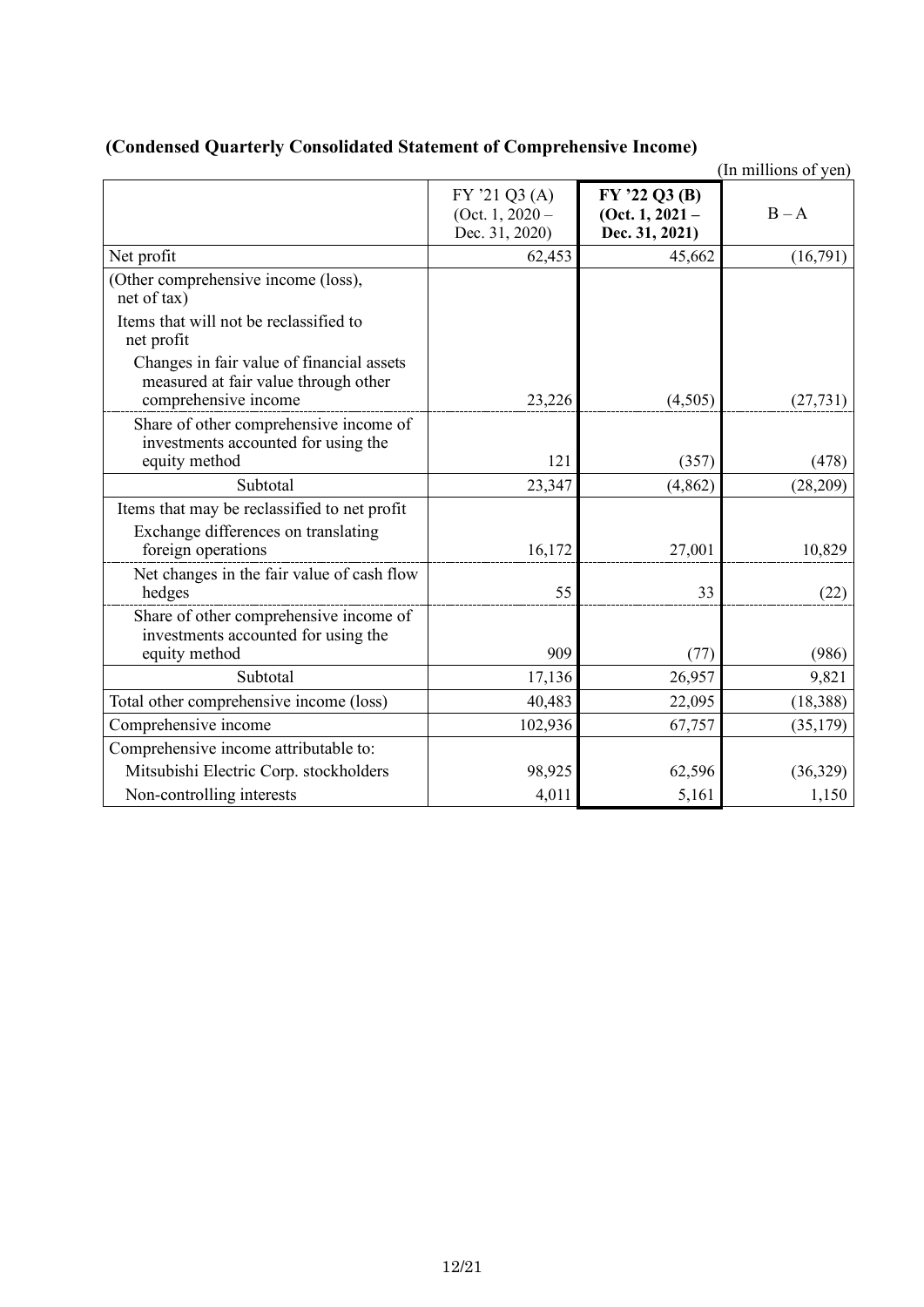|                                                   |             |               | (In millions of yen) |
|---------------------------------------------------|-------------|---------------|----------------------|
|                                                   | FY'21(A)    | FY' 22 Q3 (B) |                      |
|                                                   | (ended Mar. | (ended Dec.   | $B - A$              |
|                                                   | 31, 2021)   | 31, 2021)     |                      |
| (Assets)                                          |             |               |                      |
| Current assets                                    | 2,846,972   | 2,831,472     | (15,500)             |
| Cash and cash equivalents                         | 767,406     | 632,126       | (135,280)            |
| Trade receivables                                 | 906,831     | 742,318       | (164, 513)           |
| Contract assets                                   | 274,231     | 333,975       | 59,744               |
| Inventories                                       | 743,782     | 950,470       | 206,688              |
| Other current assets                              | 154,722     | 172,583       | 17,861               |
| Non-current assets                                | 1,950,949   | 1,903,960     | (46,989)             |
| Investments accounted for using the equity method | 205,464     | 209,821       | 4,357                |
| Other financial assets                            | 353,624     | 322,405       | (31,219)             |
| Property, plant and equipment                     | 857,645     | 849,316       | (8,329)              |
| Other non-current assets                          | 534,216     | 522,418       | (11, 798)            |
| <b>Total assets</b>                               | 4,797,921   | 4,735,432     | (62, 489)            |
| (Liabilities)                                     |             |               |                      |
| <b>Current liabilities</b>                        | 1,505,381   | 1,415,084     | (90, 297)            |
| Bonds, borrowings and lease liabilities           | 152,657     | 160,424       | 7,767                |
| Trade payables                                    | 541,774     | 530,770       | (11,004)             |
| Other current liabilities                         | 810,950     | 723,890       | (87,060)             |
| Non-current liabilities                           | 421,929     | 392,576       | (29, 353)            |
| Bonds, borrowings and lease liabilities           | 212,774     | 177,678       | (35,096)             |
| Net defined benefit liabilities                   | 161,388     | 169,251       | 7,863                |
| Other non-current liabilities                     | 47,767      | 45,647        | (2,120)              |
| <b>Total liabilities</b>                          | 1,927,310   | 1,807,660     | (119, 650)           |
| (Equity)                                          |             |               |                      |
| Mitsubishi Electric Corp. stockholders' equity    | 2,754,293   | 2,811,568     | 57,275               |
| Common stock                                      | 175,820     | 175,820       |                      |
| Capital surplus                                   | 202,777     | 201,957       | (820)                |
| Retained earnings                                 | 2,266,490   | 2,344,672     | 78,182               |
| Accumulated other comprehensive income (loss)     | 111,801     | 123,051       | 11,250               |
| Treasury stock, at cost                           | (2,595)     | (33, 932)     | (31, 337)            |
| Non-controlling interests                         | 116,318     | 116,204       | (114)                |
| Total equity                                      | 2,870,611   | 2,927,772     | 57,161               |
| <b>Total liabilities and equity</b>               | 4,797,921   | 4,735,432     | (62, 489)            |
| Bonds, borrowings and lease liabilities           | 365,431     | 338,102       | (27, 329)            |
| <b>Excluding lease liabilities</b>                | 248,897     | 230,491       | (18, 406)            |
|                                                   |             |               |                      |
| Accumulated other comprehensive income (loss):    |             |               |                      |
| Exchange differences on translating foreign       |             |               |                      |
| operations                                        | 17,866      | 37,068        | 19,202               |
| Financial assets measured at fair value through   |             |               |                      |
| other comprehensive income                        | 93,893      | 85,964        | (7,929)              |
| Net changes in the fair value of cash flow hedges | 42          | 19            | (23)                 |

## **Condensed Quarterly Consolidated Statement of Financial Position**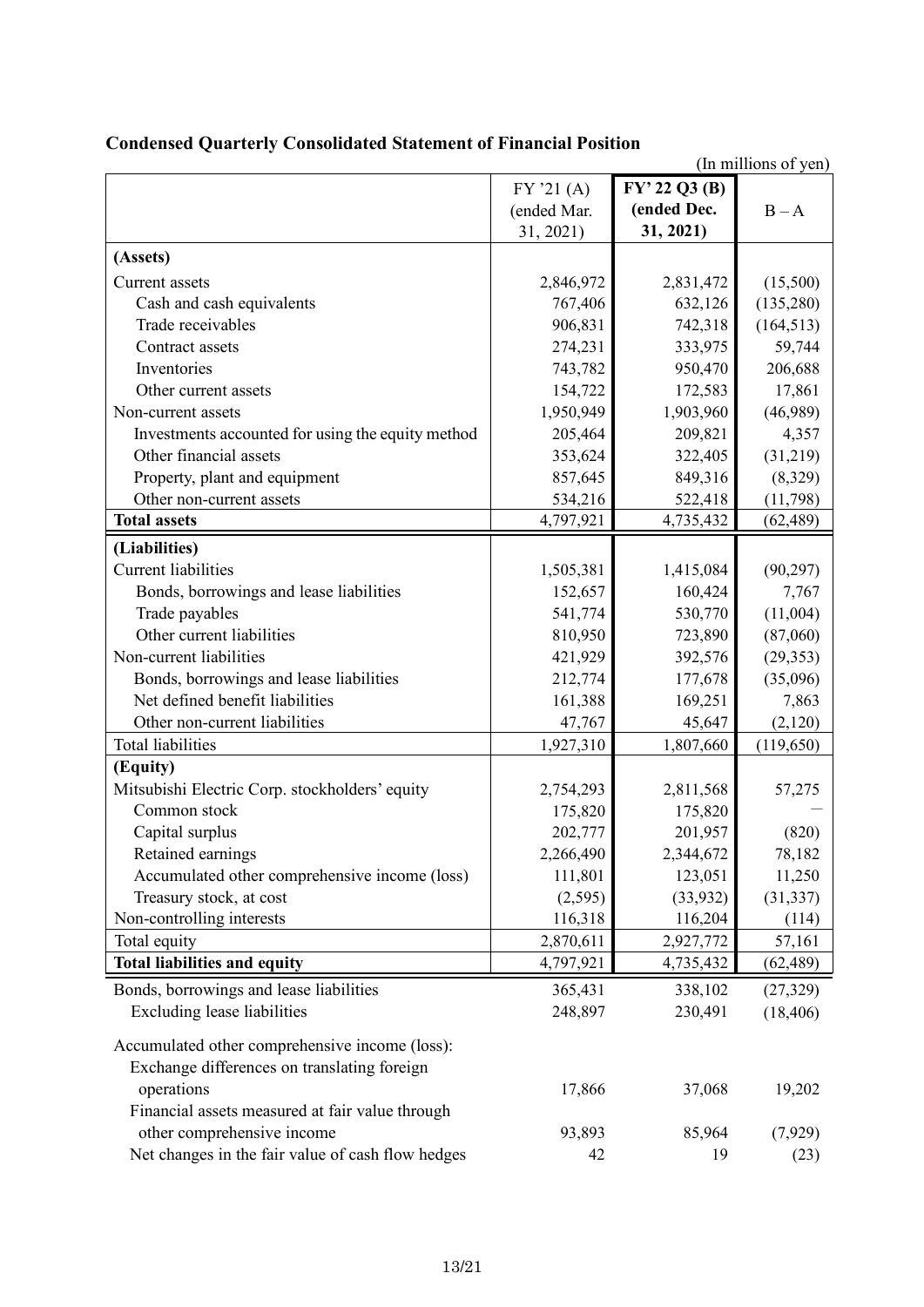### **Condensed Quarterly Consolidated Statement of Changes in Equity**

FY' 21 First 9 Months (Apr. 1, 2020 – Dec. 31, 2020)

|                                                           |                 |                    |                      |                                                     |                               |           |                                  | m minions or you |
|-----------------------------------------------------------|-----------------|--------------------|----------------------|-----------------------------------------------------|-------------------------------|-----------|----------------------------------|------------------|
| Mitsubishi Electric Corp. stockholders' equity            |                 |                    |                      |                                                     |                               |           |                                  |                  |
|                                                           | Common<br>stock | Capital<br>surplus | Retained<br>earnings | Accumulated other<br>comprehensive<br>income (loss) | Treasury<br>stock, at<br>cost | Total     | Non-<br>controlling<br>interests | Total<br>equity  |
| Balance at beginning of period                            | 175,820         | 202,832            | 2,071,817            | (17, 802)                                           | (2,924)                       | 2,429,743 | 109,116                          | 2,538,859        |
| Comprehensive income                                      |                 |                    |                      |                                                     |                               |           |                                  |                  |
| Net profit                                                |                 |                    | 107,781              |                                                     |                               | 107,781   | 6,074                            | 113,855          |
| Other comprehensive income<br>(loss), net of tax          |                 |                    |                      | 72,746                                              |                               | 72,746    | 1,354                            | 74,100           |
| Comprehensive income                                      |                 | $\qquad \qquad$    | 107,781              | 72,746                                              |                               | 180,527   | 7,428                            | 187,955          |
| Reclassification to retained earnings                     |                 |                    | (4,613)              | 4,613                                               |                               |           |                                  |                  |
| Dividends                                                 |                 |                    | (77, 283)            |                                                     |                               | (77, 283) | (6,126)                          | (83, 409)        |
| Purchase of treasury stock                                |                 |                    |                      |                                                     | (367)                         | (367)     |                                  | (367)            |
| Disposal of treasury stock                                |                 | (696)              |                      |                                                     | 696                           | $\theta$  |                                  | $\overline{0}$   |
| Transactions with non-controlling<br>interests and others |                 | 129                |                      |                                                     |                               | 129       | 184                              | 313              |
| Balance at end of period                                  | 175,820         | 202,265            | 2,097,702            | 59,557                                              | (2,595)                       | 2,532,749 | 110,602                          | 2,643,351        |

### FY '22 First 9 Months (Apr. 1, 2021 – Dec. 31, 2021)

#### Mitsubishi Electric Corp. stockholders' equity Noncontrolling interests Total  $\text{Common}$  Capital Retained  $\left| \begin{array}{c} \text{Accumuated outer} \\ \text{comprehensive} \end{array} \right|$   $\left| \begin{array}{c} \text{controlling} \\ \text{controlling} \end{array} \right|$  equity stock Capital surplus Retained earnings Accumulated other comprehensive income (loss) Treasury stock, at cost Total Balance at beginning of period 175,820 202,777 2,266,490 111,801 (2,595) 2,754,293 116,318 2,870,611 Comprehensive income Net profit 148,465 | 148,465 | 148,465 | 148,465 | 148,465 | 11,122 | 159,587 Other comprehensive income (loss), net of tax 26,690 2,429 29,119 Comprehensive income  $148,465$   $26,690$   $175,155$   $13,551$   $188,706$ Reclassification to retained earnings  $\begin{vmatrix} 15,440 & 15,440 \\ 15,440 & 15,440 \end{vmatrix}$   $\begin{vmatrix} 15,440 & -1 \\ -1 & 15,440 & -1 \end{vmatrix}$ Dividends (85,723) (13,020) (98,743) (85,723) (13,020) (98,743) Purchase of treasury stock  $\begin{vmatrix} 1 & 1 \\ 1 & 1 \end{vmatrix}$  (32,390) (32,390) (32,390) (32,390) Disposal of treasury stock  $(1,0.53)$  1,053 0 0 0 0 0 0 Transactions with non-controlling interests and others  $\begin{bmatrix} 233 \\ 233 \end{bmatrix}$  (645) (645) (412) Balance at end of period 175,820 201,957 2,344,672 123,051 (33,932) 2,811,568 116,204 2,927,772

### (In millions of yen)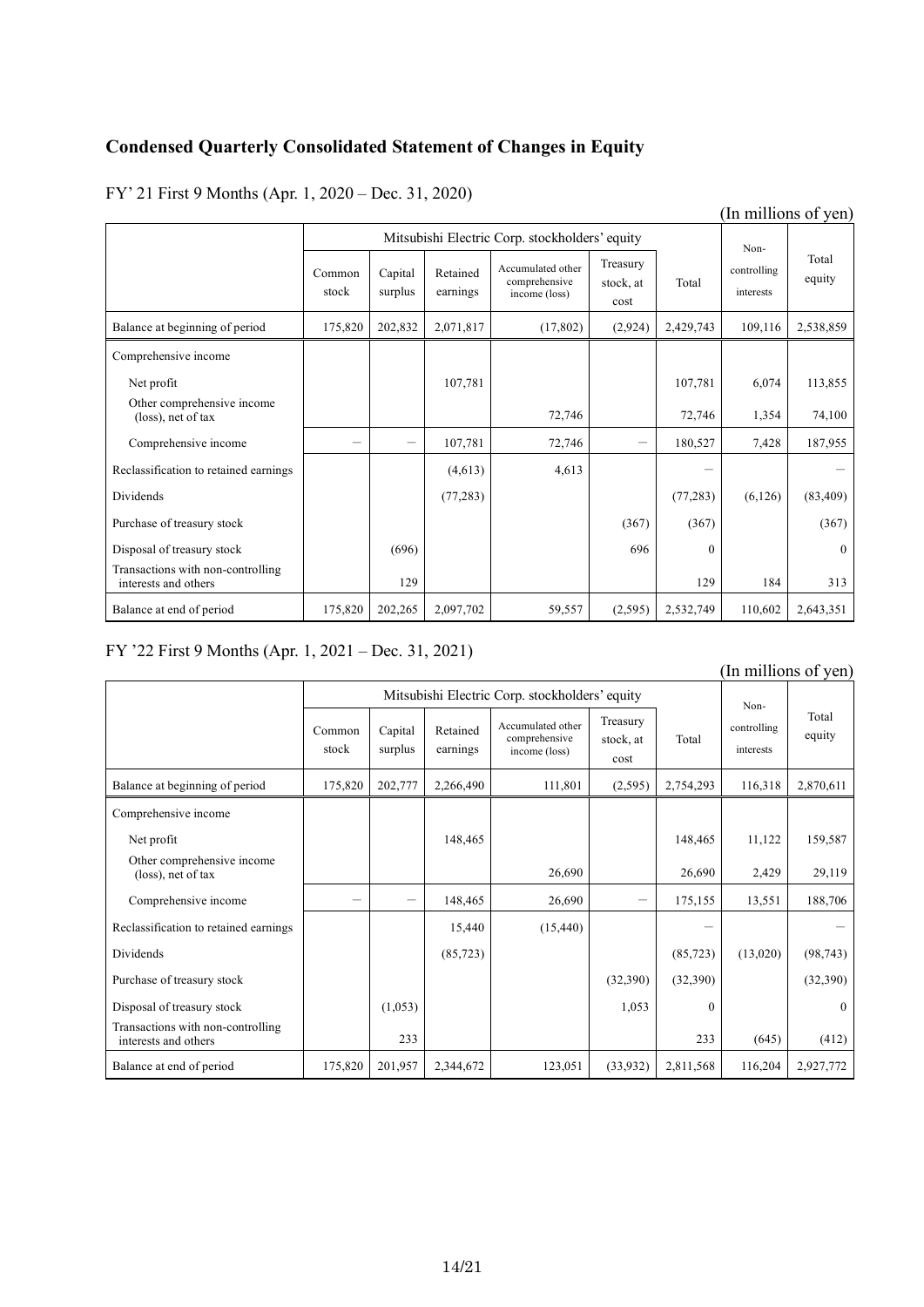## **Condensed Quarterly Consolidated Statement of Cash Flows**

|              |              |                                                                                  | FY '21 9 months<br>(Apr. 1, $2020 -$<br>Dec. 31, 2020)<br>(A) | FY '22 9 months<br>(Apr. 1, 2021 –<br>Dec. 31, 2021)<br>(B) | $B - A$    |
|--------------|--------------|----------------------------------------------------------------------------------|---------------------------------------------------------------|-------------------------------------------------------------|------------|
| I            |              | Cash flows from operating activities                                             |                                                               |                                                             |            |
|              | 1            | Net profit                                                                       | 113,855                                                       | 159,587                                                     | 45,732     |
|              | 2            | Adjustments to cash flows from operating activities                              |                                                               |                                                             |            |
|              |              | (1) Depreciation, amortization and other                                         | 158,844                                                       | 148,829                                                     | (10, 015)  |
|              |              | (2) Decrease in trade receivables                                                | 194,097                                                       | 173,819                                                     | (20, 278)  |
|              |              | (3) Decrease (increase) in contract assets                                       | (2,720)                                                       | (59, 485)                                                   | (56, 765)  |
|              |              | (4) Decrease (increase) in inventories                                           | (76, 599)                                                     | (199, 601)                                                  | (123,002)  |
|              |              | (5) Increase (decrease) in trade payables                                        | (45, 573)                                                     | (13, 675)                                                   | 31,898     |
|              |              | $(6)$ Others, net                                                                | (25,079)                                                      | (92, 330)                                                   | (67, 251)  |
|              |              | Cash flows from operating activities                                             | 316,825                                                       | 117,144                                                     | (199, 681) |
| П            |              | <b>Cash flows from investing activities</b>                                      |                                                               |                                                             |            |
|              | 1            | Purchase of property, plant and equipment                                        | (127,058)                                                     | (93, 605)                                                   | 33,453     |
|              | 2            | Proceeds from sale of property, plant and equipment                              | 3,733                                                         | 1,277                                                       | (2, 456)   |
|              | 3            | Purchase of investment securities and others (net of cash<br>acquired)           | (13,768)                                                      | (11,956)                                                    | 1,812      |
|              |              | Proceeds from sale of investment securities and others<br>(net of cash disposed) | 8,540                                                         | 47,136                                                      | 38,596     |
|              | 5            | Others, net                                                                      | (11, 596)                                                     | (15, 131)                                                   | (3, 535)   |
|              |              | Cash flows from investing activities                                             | (140, 149)                                                    | (72, 279)                                                   | 67,870     |
| $I + II$     |              | Free cash flow                                                                   | 176,676                                                       | 44,865                                                      | (131, 811) |
| Ш            |              | <b>Cash flows from financing activities</b>                                      |                                                               |                                                             |            |
|              | $\mathbf{1}$ | Proceeds and repayments of bonds and long-term                                   |                                                               |                                                             |            |
|              |              | borrowings                                                                       | (27, 252)                                                     | (20, 244)                                                   | 7,008      |
|              | 2            | Increase in short-term borrowings, net                                           | 58,989                                                        | 1,336                                                       | (57, 653)  |
|              | 3            | Repayments of lease liabilities                                                  | (41,660)                                                      | (41,270)                                                    | 390        |
|              | 4            | Dividends paid                                                                   | (77, 283)                                                     | (85, 723)                                                   | (8, 440)   |
|              | 5            | Purchase of treasury stock                                                       | (367)                                                         | (32, 390)                                                   | (32,023)   |
|              | 6            | Disposal of treasury stock                                                       | $\overline{0}$                                                | $\mathbf{0}$                                                | (0)        |
|              | 7            | Others, net                                                                      | (6,605)                                                       | (13, 173)                                                   | (6, 568)   |
|              |              | Cash flows from financing activities                                             | (94, 178)                                                     | (191, 464)                                                  | (97, 286)  |
| IV           |              | Effect of exchange rate changes on cash and cash                                 |                                                               |                                                             |            |
|              |              | equivalents                                                                      | 5,471                                                         | 11,319                                                      | 5,848      |
| $\mathbf{V}$ |              | Net increase (decrease) in cash and cash equivalents                             | 87,969                                                        | (135, 280)                                                  | (223, 249) |
| VI           |              | Cash and cash equivalents at beginning of period                                 | 537,559                                                       | 767,406                                                     | 229,847    |
| VII          |              | Cash and cash equivalents at end of period                                       | 625,528                                                       | 632,126                                                     | 6,598      |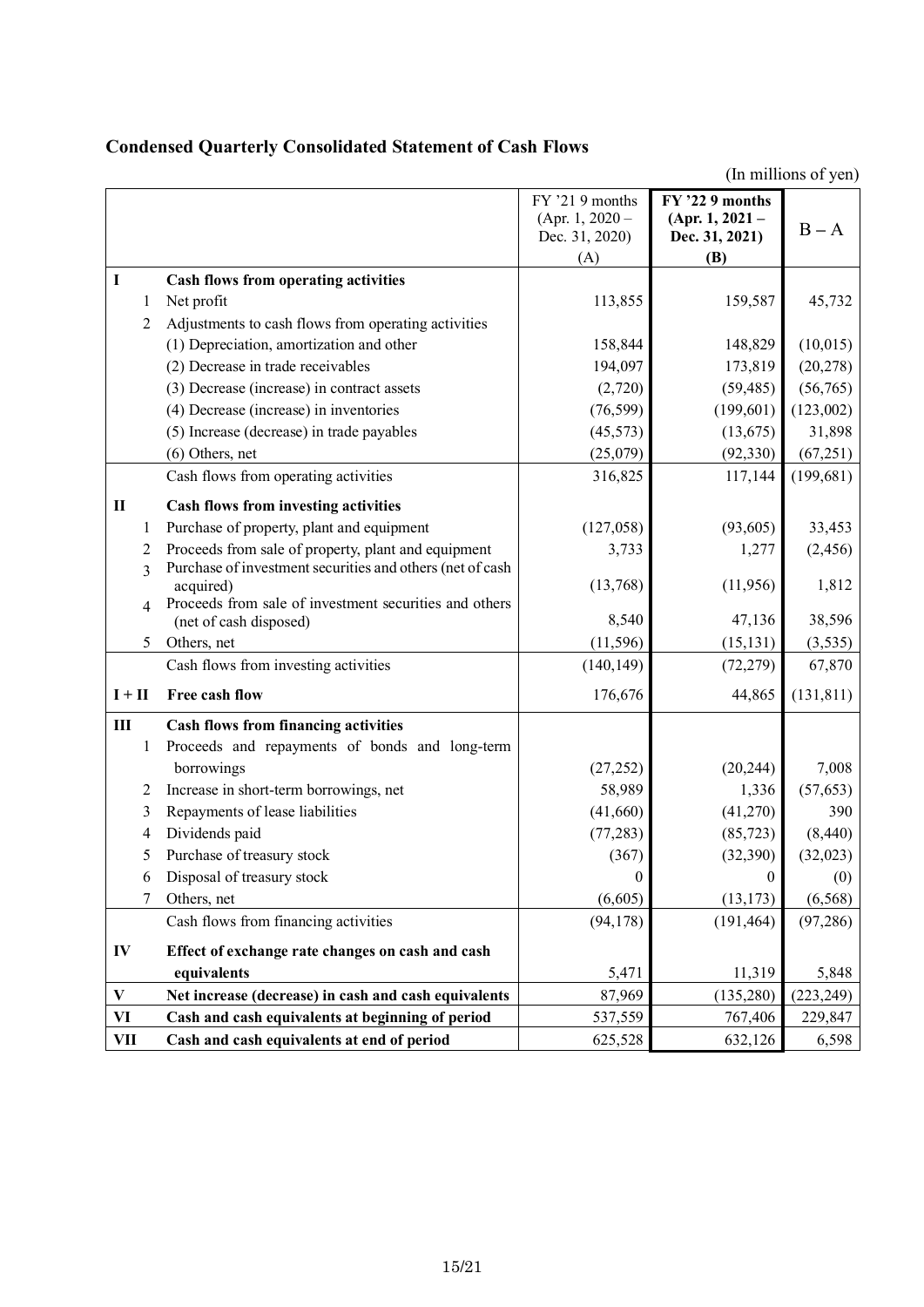### **Consolidated Segment Information (First 9 Months, Fiscal 2022)**

### **1. Revenue and Operating Profit by Business Segment**

|                                      |            |                                                                       |                  |                                                                              |           | тні пішнонь от усп) |               |
|--------------------------------------|------------|-----------------------------------------------------------------------|------------------|------------------------------------------------------------------------------|-----------|---------------------|---------------|
| <b>Business Segment</b>              | Revenue    | $FY$ '21.9 months<br>$(Apr. 1, 2020 -$<br>Dec. 31, 2020)<br>Operating | Revenue          | $FY$ '22 9 months<br>$(Apr. 1, 2021 -$<br>Dec. 31, 2021)<br><b>Operating</b> | $C - A$   | $D - B$             | C/A<br>$(\%)$ |
|                                      | (A)        | profit(B)                                                             | profit(D)<br>(C) |                                                                              |           |                     |               |
| Energy and Electric Systems          | 867,976    | 58,690                                                                | 843,817          | 32,990                                                                       | (24, 159) | (25,700)            | 97            |
| <b>Industrial Automation Systems</b> | 892,123    | 28,326                                                                | 1,058,648        | 81,929                                                                       | 166,525   | 53,603              | 119           |
| Information and                      |            |                                                                       |                  |                                                                              |           |                     |               |
| <b>Communication Systems</b>         | 243,775    | 6,033                                                                 | 225,100          | 7,362                                                                        | (18, 675) | 1,329               | 92            |
| <b>Electronic Devices</b>            | 148,905    | 7,520                                                                 | 179,057          | 12,000                                                                       | 30,152    | 4,480               | 120           |
| Home Appliances                      | 754,931    | 57,495                                                                | 847,960          | 66,627                                                                       | 93,029    | 9,132               | 112           |
| Others                               | 424,884    | 5,809                                                                 | 486,577          | 14,657                                                                       | 61,693    | 8,848               | 115           |
| Subtotal                             | 3,332,594  | 163,873                                                               | 3,641,159        | 215,565                                                                      | 308,565   | 51,692              | 109           |
| Eliminations and corporate           | (391, 983) | (26, 165)                                                             | (459, 896)       | (25,376)                                                                     | (67, 913) | 789                 |               |
| Consolidated Total                   | 2,940,611  | 137,708                                                               | 3,181,263        | 190,189                                                                      | 240,652   | 52,481              | 108           |

\*Notes: Inter-segment revenue are included in the above chart.

### **2. Revenue by Location of Customers**

(In millions of yen)

| <b>Location of Customers</b> |                        |        |                        | $FY$ '21.9 months<br>Dec. 31, 2020) | $(Apr. 1, 2020 -$     | $FY$ '22 9 months<br>Dec. 31, 2021) | $(Apr. 1, 2021 -$     | $B - A$   | $B/A$ $(\% )$ |
|------------------------------|------------------------|--------|------------------------|-------------------------------------|-----------------------|-------------------------------------|-----------------------|-----------|---------------|
|                              |                        |        |                        | Revenue<br>(A)                      | % of total<br>revenue | Revenue<br><b>(B)</b>               | % of total<br>revenue |           |               |
| Japan                        |                        |        |                        | 1,673,229                           | 56.9                  | 1,612,982                           | 50.7                  | (60, 247) | 96            |
|                              | North America          |        |                        | 269,572                             | 9.2                   | 331,244                             | 10.4                  | 61,672    | 123           |
|                              |                        |        | China                  | 360,774                             | 12.3                  | 438,160                             | 13.8                  | 77,386    | 121           |
|                              |                        |        | Other than China       | 310,066                             | 10.5                  | 377,368                             | 11.9                  | 67,302    | 122           |
|                              |                        |        | Asia (excluding Japan) | 670,840                             | 22.8                  | 815,528                             | 25.7                  | 144,688   | 122           |
|                              | Europe                 |        | 282,000                | 9.6                                 | 370,334               | 11.6                                | 88,334                | 131       |               |
|                              |                        | Others |                        | 44,970                              | 1.5                   | 51,175                              | 1.6                   | 6,205     | 114           |
|                              | Total overseas revenue |        | 1,267,382              | 43.1                                | 1,568,281             | 49.3                                | 300,899               | 124       |               |
|                              | Consolidated total     |        |                        | 2,940,611                           | 100.0                 | 3,181,263                           | 100.0                 | 240,652   | 108           |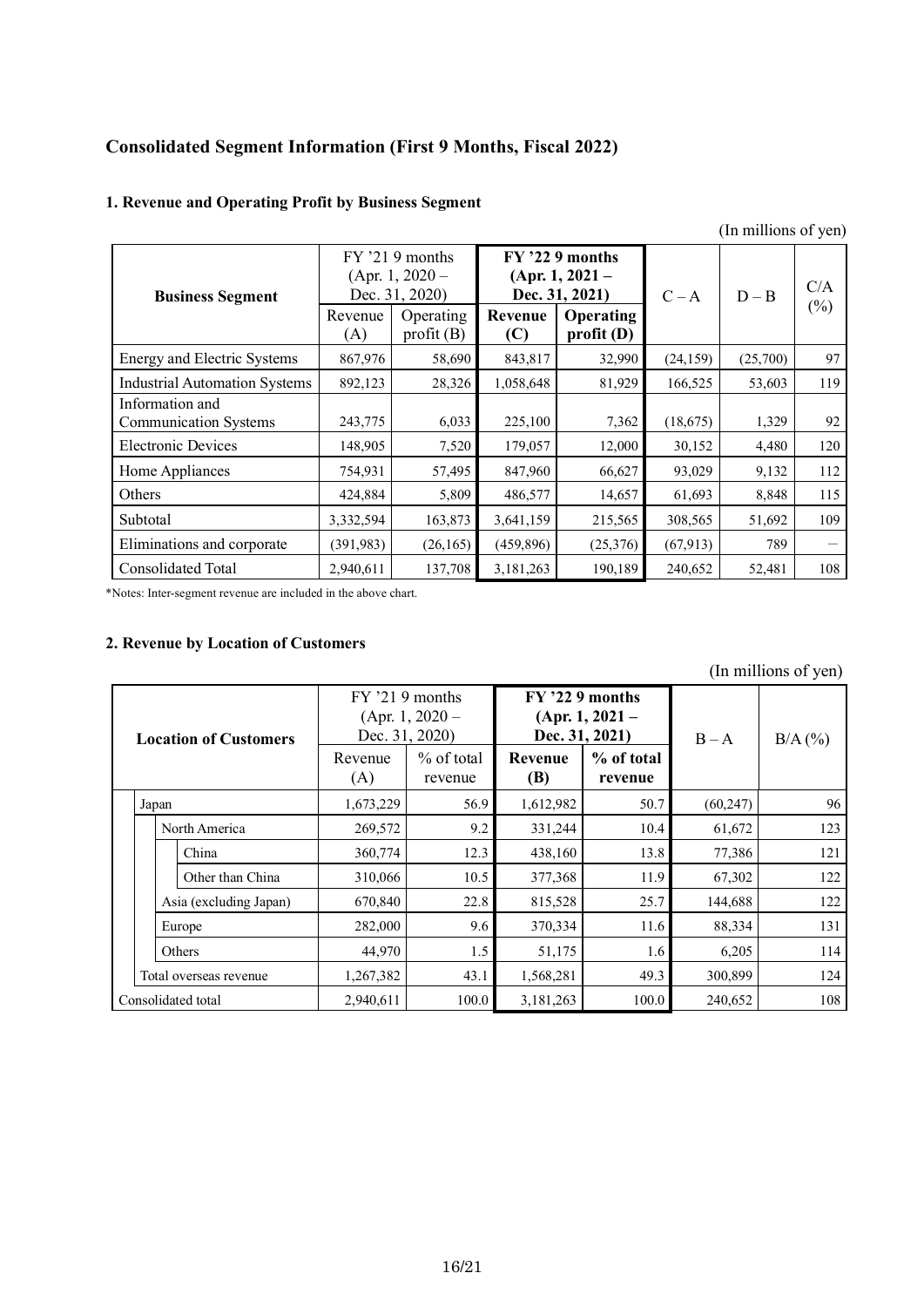### **Consolidated Segment Information (Third Quarter, Fiscal 2022)**

### **1. Revenue and Operating Profit by Business Segment**

|                                                 |                |                                                                            |                |                                                                                   |          | (III IIIIIIIOIIS OL YEII <i>)</i> |               |
|-------------------------------------------------|----------------|----------------------------------------------------------------------------|----------------|-----------------------------------------------------------------------------------|----------|-----------------------------------|---------------|
| <b>Business Segment</b>                         | Revenue<br>(A) | FY '21 Q3<br>(Oct. 1, $2020 -$<br>Dec. 31, 2020)<br>Operating<br>profit(B) | Revenue<br>(C) | FY '22 Q3<br>(Oct. 1, $2021 -$<br>Dec. 31, 2021)<br><b>Operating</b><br>profit(D) | $C - A$  | $D - B$                           | C/A<br>$(\%)$ |
| Energy and Electric Systems                     | 303,245        | 32,413                                                                     | 282,933        | 12,320                                                                            | (20,312) | (20,093)                          | 93            |
| <b>Industrial Automation Systems</b>            | 343,516        | 26,560                                                                     | 366,487        | 26,371                                                                            | 22,971   | (189)                             | 107           |
| Information and<br><b>Communication Systems</b> | 78,230         | 1,167                                                                      | 70,911         | 2,737                                                                             | (7,319)  | 1,570                             | 91            |
| <b>Electronic Devices</b>                       | 48,322         | 1,718                                                                      | 58,565         | 6,892                                                                             | 10,243   | 5,174                             | 121           |
| Home Appliances                                 | 251,200        | 21,907                                                                     | 252,309        | 8,233                                                                             | 1,109    | (13,674)                          | 100           |
| Others                                          | 152,452        | 3,838                                                                      | 167,410        | 6,446                                                                             | 14,958   | 2,608                             | 110           |
| Subtotal                                        | 1,176,965      | 87,603                                                                     | 1,198,615      | 62,999                                                                            | 21,650   | (24, 604)                         | 102           |
| Eliminations and corporate                      | (138, 378)     | (11,249)                                                                   | (155, 729)     | (10,640)                                                                          | (17,351) | 609                               |               |
| <b>Consolidated Total</b>                       | 1,038,587      | 76,354                                                                     | 1,042,886      | 52,359                                                                            | 4,299    | (23,995)                          | 100           |

\*Notes: Inter-segment revenue are included in the above chart.

### **2. Revenue by Location of Customers**

(In millions of yen)

| <b>Location of Customers</b> |                        |                        |         | FY '21 Q3<br>Dec. 31, 2020) | (Oct. 1, $2020 -$     | FY '22 Q3<br>Dec. 31, 2021)  | (Oct. 1, $2021 -$     | $B - A$   | $B/A$ (%) |
|------------------------------|------------------------|------------------------|---------|-----------------------------|-----------------------|------------------------------|-----------------------|-----------|-----------|
|                              |                        |                        |         | Revenue<br>(A)              | % of total<br>revenue | <b>Revenue</b><br><b>(B)</b> | % of total<br>revenue |           |           |
| Japan                        |                        |                        |         | 592,891                     | 57.1                  | 529,438                      | 50.8                  | (63, 453) | 89        |
|                              | North America          |                        |         | 94,137                      | 9.1                   | 103,771                      | 10.0                  | 9,634     | 110       |
|                              |                        | China                  |         | 125,851                     | 12.1                  | 144,278                      | 13.8                  | 18,427    | 115       |
|                              |                        | Other than China       |         | 111,255                     | 10.7                  | 131,605                      | 12.6                  | 20,350    | 118       |
|                              |                        | Asia (excluding Japan) |         | 237,106                     | 22.8                  | 275,883                      | 26.4                  | 38,777    | 116       |
|                              | Europe                 |                        |         | 97,728                      | 9.4                   | 115,227                      | 11.0                  | 17,499    | 118       |
|                              |                        | Others                 |         | 16,725                      | 1.6                   | 18,567                       | 1.8                   | 1,842     | 111       |
|                              | Total overseas revenue |                        | 445,696 | 42.9                        | 513,448               | 49.2                         | 67,752                | 115       |           |
|                              | Consolidated total     |                        |         | 1,038,587                   | 100.0                 | 1,042,886                    | 100.0                 | 4,299     | 100       |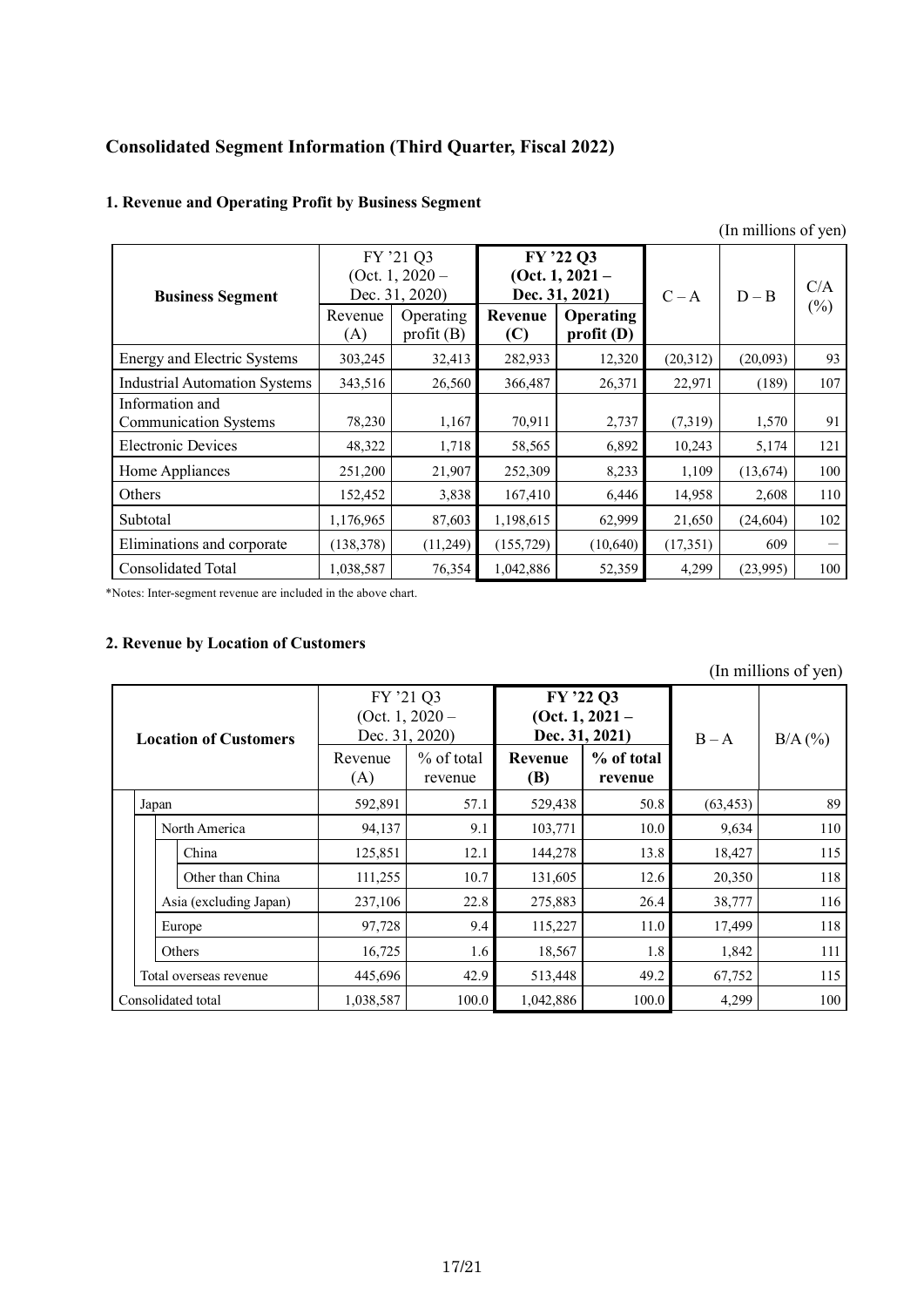### **Notes to the Condensed Consolidated Financial Statements**

### **(Notes regarding the going concern assumption)**

Not applicable

### **Cautionary Statement**

While the statements herein including the forecast of the Mitsubishi Electric Group are based on assumptions the Group considers to be reasonable under the circumstances on the date of announcement, actual results may differ significantly from forecasts.

Such factors materially affecting the expectations expressed herein shall include but are not limited to the following:

- (1) Any change in worldwide economic and social conditions, as well as laws, regulations, taxation and other legislation
- (2) Changes in foreign currency exchange rates, especially JPY/U.S. dollar rates
- (3) Changes in stock markets, especially in Japan
- (4) Changes in balance of supply and demand of products that may affect prices and volume, as well as material procurement conditions
- (5) Changes in the ability to fund raising, especially in Japan
- (6) Uncertainties relating to patents, licenses and other intellectual property, including disputes involving patent infringement
- (7) New environmental regulations or the arising of environmental issues
- (8) Defects in products or services
- (9) Litigation and legal proceedings brought and contemplated against the Company or its subsidiaries and affiliates that may adversely affect operations or finances
- (10)Technological change, the development of products using new technology, manufacturing and time-tomarket
- (11)Business restructuring
- (12)Incidents related to information security
- (13)Large-scale disasters including earthquakes, typhoons, tsunami, fires and others
- (14)Social or political upheaval caused by terrorism, war, pandemics, or other factors
- (15)Important matters related to the directors and executive officers, major shareholders and affiliated companies of Mitsubishi Electric Corporation

###

#### **About Mitsubishi Electric Corporation**

With 100 years of experience in providing reliable, high-quality products, Mitsubishi Electric Corporation (TOKYO: 6503) is a recognized world leader in the manufacture, marketing and sales of electrical and electronic equipment used in information processing and communications, space development and satellite communications, consumer electronics, industrial technology, energy, transportation and building equipment. Mitsubishi Electric enriches society with technology in the spirit of its "Changes for the Better." The company recorded a revenue of 4,191.4 billion yen (U.S.\$ 37.8 billion\*) in the fiscal year ended March 31, 2021. For more information, please visit www.MitsubishiElectric.com

\*U.S. dollar amounts are translated from yen at the rate of ¥111=U.S.\$1, the approximate rate on the Tokyo Foreign Exchange Market on March 31, 2021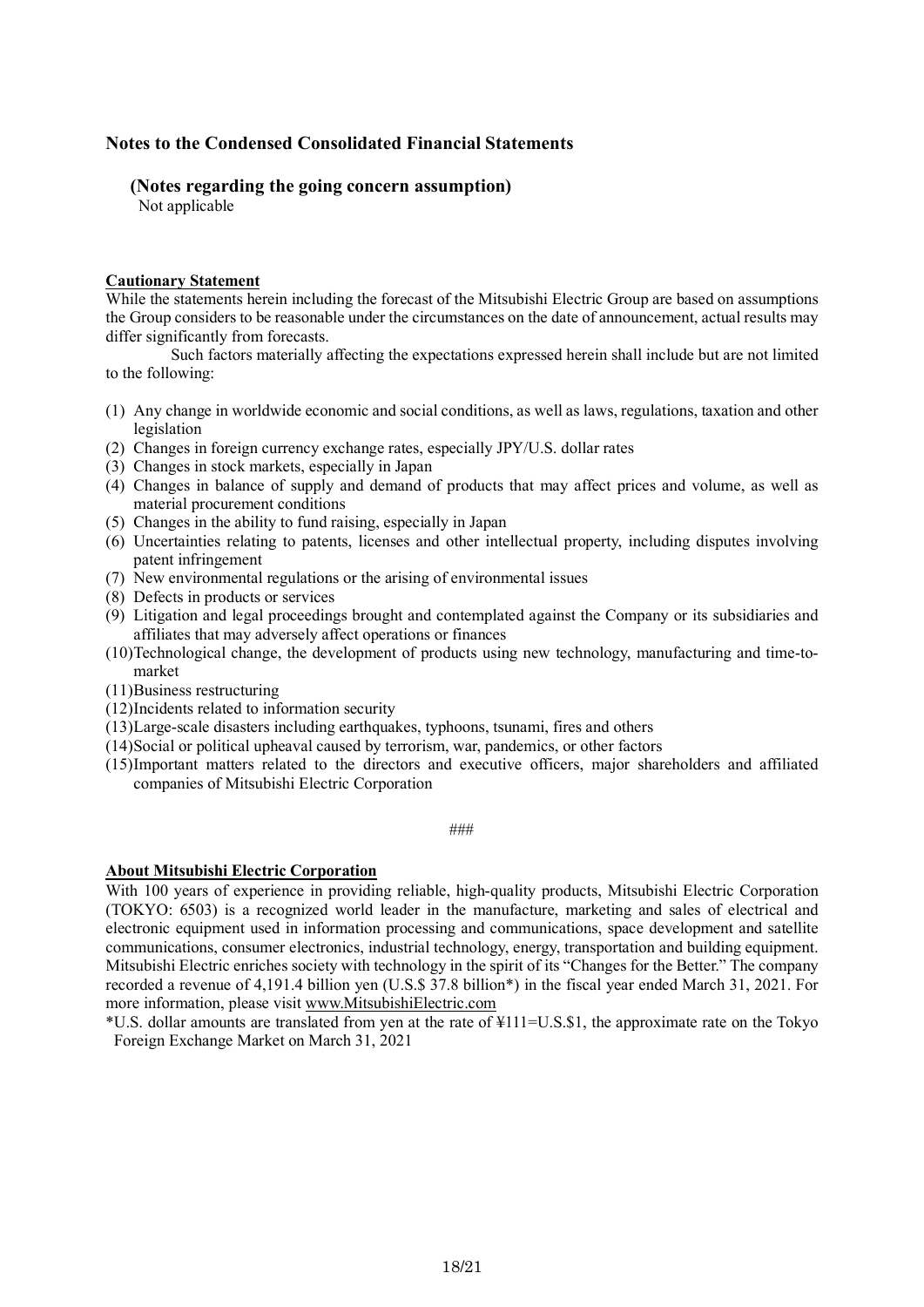### **Fiscal 2022 Third-quarter Consolidated Results**

- 1. Financial Results
- 2. Revenue and Operating Profit by Segment
- 3. Overseas Revenue by Segment
- 4. Orders by Segment
- 5. Foreign Exchange Rates for Recording Revenue and Impact of Exchange Rate Fluctuations on Revenue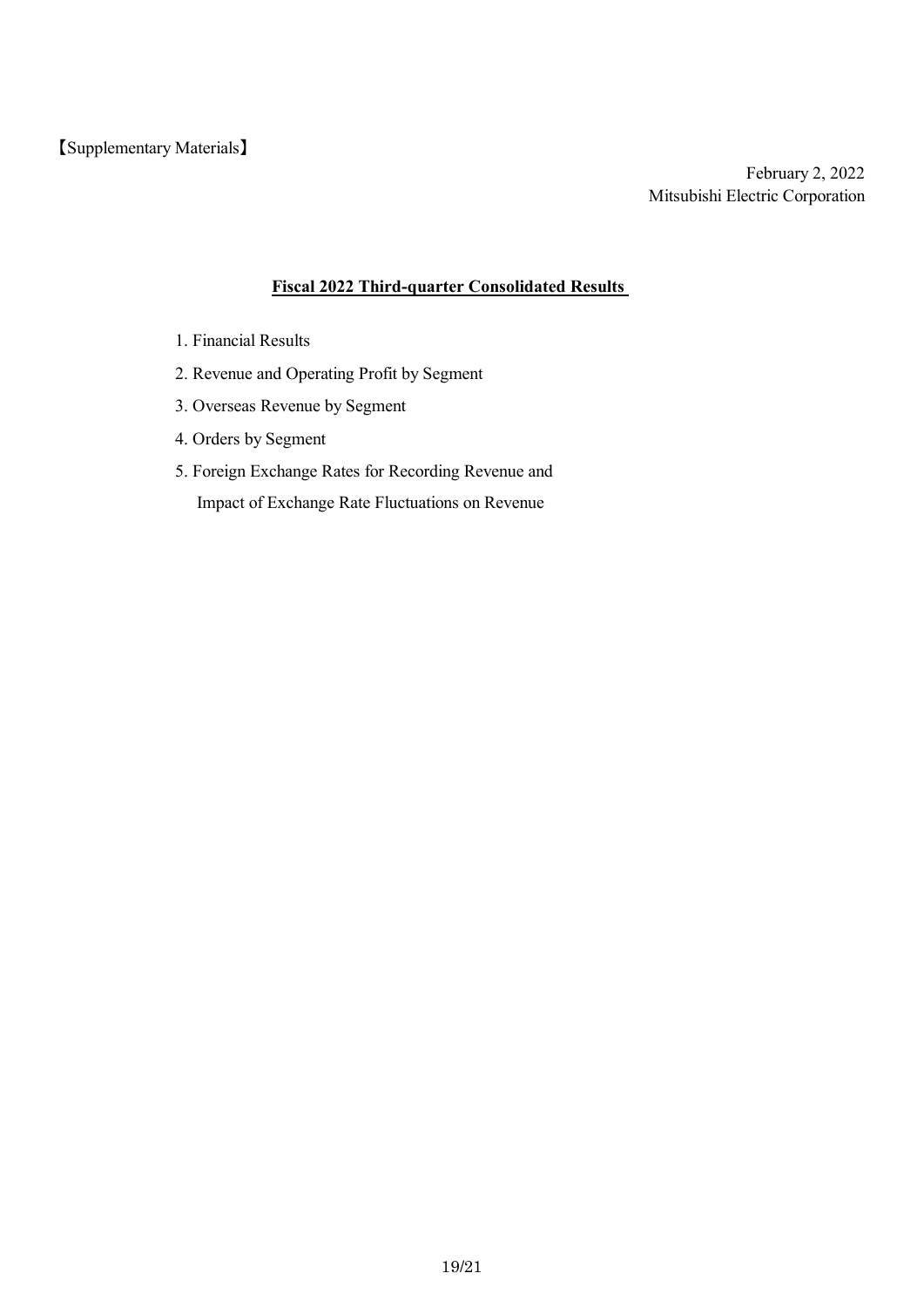#### FY '21: Apr. 1, 2020 – Mar. 31, 2021 FY '22: Apr. 1, 2021 – Mar. 31, 2022

# **1. Financial Results**

| (Consolidated)                                                       |                            |         |          |         |                |                       |          |         |                |          |                |         |          |         | (Billions of yen, year-on-year % change) |         |
|----------------------------------------------------------------------|----------------------------|---------|----------|---------|----------------|-----------------------|----------|---------|----------------|----------|----------------|---------|----------|---------|------------------------------------------|---------|
|                                                                      |                            |         |          | FY '21  |                |                       |          |         |                |          |                |         |          |         |                                          |         |
|                                                                      | 1st Half<br>O <sub>3</sub> |         |          |         |                | Full Year<br>9 months |          |         | 1st Half       |          | O <sub>3</sub> |         | 9 months |         | Full Year                                |         |
|                                                                      | (Actual)                   |         | (Actual) |         | (Actual)       |                       | (Actual) |         | (Actual)       |          | (Actual)       |         | (Actual) |         | (Forecast)                               |         |
| Revenue                                                              | 1.902.0                    | $-13$ ) | 1.038.5  |         | $(-3)$ 2,940.6 | $(-10)$               | 4.191.4  |         | $(-6)$ 2,138.3 | $(+12)$  | 1,042.8        | (0)     | 3.181.2  | $(+8)$  | 4,490.0                                  | $(+7)$  |
| Operating profit                                                     | 61.3                       | $-46$   | 76.3     | $(+12)$ | 137.7          | $(-24)$               | 230.1    | $(-11)$ | 137.8          | $(+125)$ | 52.3           | $(-31)$ | 190.1    | $(+38)$ | 260.0                                    | $(+13)$ |
| Profit before income taxes                                           | 75.6                       | $(-39)$ | 82.6     | $(+11)$ | 158.3          | $(-20)$               | 258.7    | $(-8)$  | 148.3          | $(+96)$  | 58.8           | $(-29)$ | 207.2    | $(+31)$ | 285.0                                    | $(+10)$ |
| Net profit attributable to<br>Mitsubishi Electric Corp. stockholders | 48.2                       | $(-47)$ | 59.5     | $(-13)$ | 107.7          | $(-33)$               | 193.1    | $(-13)$ | 104.8          | $(+117)$ | 43.6           | $(-27)$ | 148.4    | $(+38)$ | 210.0                                    | $(+9)$  |

### **2. Revenue and Operating Profit by Segment** (Billions of yen, year-on-year % change)

|                              |                        |          |          |                | FY '21  |          |          |           |          |          |                    |                | FY '22   |          |          | $\alpha$ is the contract of $\alpha$ is the contract of $\alpha$ is the contract of $\alpha$ |          |
|------------------------------|------------------------|----------|----------|----------------|---------|----------|----------|-----------|----------|----------|--------------------|----------------|----------|----------|----------|----------------------------------------------------------------------------------------------|----------|
|                              |                        |          |          |                |         |          |          |           |          |          |                    |                |          |          |          |                                                                                              |          |
|                              |                        | 1st Half |          | O <sub>3</sub> |         | 9 months |          | Full Year |          | 1st Half |                    | Q <sub>3</sub> |          | 9 months |          | Full Year                                                                                    |          |
|                              |                        | (Actual) |          | (Actual)       |         |          | (Actual) |           | (Actual) | (Actual) |                    | (Actual)       |          | (Actual) |          | (Forecast)                                                                                   |          |
| <b>Energy and Electric</b>   | Revenue                | 564.7    | $(-5)$   | 303.2          | $(-6)$  | 867.9    | $(-5)$   | 1,270.2   | $(-3)$   | 560.8    | $(-1)$             | 282.9          | $(-7)$   | 843.8    | $(-3)$   | 1,230.0                                                                                      | $(-3)$   |
| Systems                      | Operating profit       | 26.2     | $(+28)$  | 32.4           | $(+20)$ | 58.6     | $(+24)$  | 108.9     | $(+32)$  | 20.6     | $(-21)$            | 12.3           | $(-62)$  | 32.9     | $(-44)$  | 69.0                                                                                         | $(-37)$  |
| Social Infrastructure        | Revenue                | 325.0    | $(+3)$   | 176.7          | $(-2)$  | 501.7    | $(+1)$   | 768.0     | $(+3)$   | 310.4    | $(-4)$             | 154.4          | $(-13)$  | 464.8    | $(-7)$   | 715.0                                                                                        | $(-7)$   |
| Systems                      | Operating profit       | 18.4     | $(+233)$ | 21.6           | $(+33)$ | 40.0     | $(+84)$  | 83.5      | $(+56)$  | 9.1      | $(-50)$            | 4.8            | $(-77)$  | 14.0     | $(-65)$  | 44.0                                                                                         | $(-47)$  |
| <b>Building Systems</b>      | Revenue                | 239.7    | $(-14)$  | 126.5          | $(-10)$ | 366.2    | $(-12)$  | 502.1     | $(-11)$  | 250.4    | $(+4)$             | 128.4          | $(+2)$   | 378.9    | $(+3)$   | 515.0                                                                                        | $(+3)$   |
|                              | Operating profit       | 7.8      | $(-47)$  | 10.7           | (0)     | 18.6     | $(-27)$  | 25.4      | $(-12)$  | 11.4     | $(+46)$            | 7.4            | $(-31)$  | 18.9     | $(+2)$   | 25.0                                                                                         | $(-2)$   |
| Industrial Automation        | Revenue                | 548.6    | $(-20)$  | 343.5          | $(+4)$  | 892.1    | $(-12)$  | .248.5    | $(-7)$   | 692.1    | $(+26)$            | 366.4          | $(+7)$   | .058.6   | $(+19)$  | 1.460.0                                                                                      | $(+17)$  |
| Systems                      | Operating profit       | 1.7      | $(-96)$  | 26.5           | $(+50)$ | 28.3     | $(-52)$  | 40.5      | $(-41)$  | 55.5     | $(\textnormal{-})$ | 26.3           | $(-1)$   | 81.9     | $(+189)$ | 103.0                                                                                        | $(+154)$ |
| <b>Factory Automation</b>    | Revenue                | 272.3    | $(-9)$   | 151.9          | $(+9)$  | 424.2    | $(-3)$   | 587.9     | (0)      | 366.7    | $(+35)$            | 185.9          | $(+22)$  | 552.6    | $(+30)$  | 760.0                                                                                        | $(+29)$  |
| Systems                      | Operating profit       | 25.4     | $(-10)$  | 22.1           | $(+64)$ | 47.6     | $(+14)$  | 61.4      | $(+14)$  | 63.0     | $(+147)$           | 33.0           | $(+49)$  | 96.0     | $(+101)$ | 128.0                                                                                        | $(+108)$ |
|                              | Revenue                | 276.2    | $(-29)$  | 191.5          | (0)     | 467.8    | $(-19)$  | 660.6     | $(-13)$  | 325.4    | $(+18)$            | 180.5          | $(-6)$   | 505.9    | $(+8)$   | 700.0                                                                                        | $(+6)$   |
| Automotive Equipment         | Operating profit(loss) | $-23.7$  | $(-)$    | 4.3            | $(+5)$  | $-19.3$  | $(-)$    | $-20.8$   | $(-)$    | $-7.4$   | $(-)$              | $-6.6$         | $(-)$    | $-14.0$  | $(-)$    | $-25.0$                                                                                      | $(-)$    |
| Information and              | Revenue                | 165.5    | $(-17)$  | 78.2           | $(-24)$ | 243.7    | $(-19)$  | 380.1     | $(-17)$  | 154.1    | $(-7)$             | 70.9           | $(-9)$   | 225.1    | $(-8)$   | 380.0                                                                                        | (0)      |
| <b>Communication Systems</b> | Operating profit       | 4.8      | $(+3)$   | 1.1            | $(-82)$ | 6.0      | $(-46)$  | 16.4      | $(-38)$  | 4.6      | $(-5)$             | 2.7            | $(+135)$ | 7.3      | $(+22)$  | 16.0                                                                                         | $(-3)$   |
| <b>Electronic Devices</b>    | Revenue                | 100.5    | $(-2)$   | 48.3           | $(-6)$  | 148.9    | $(-4)$   | 205.2     | $(-2)$   | 120.4    | $(+20)$            | 58.5           | $(+21)$  | 179.0    | $(+20)$  | 245.0                                                                                        | $(+19)$  |
|                              | Operating profit       | 5.8      | $(+458)$ | 1.7            | $(-62)$ | 7.5      | $(+37)$  | 6.2       | $(-28)$  | 5.1      | $(-12)$            | 6.8            | $(+301)$ | 12.0     | $(+60)$  | 13.0                                                                                         | $(+107)$ |
|                              | Revenue                | 503.7    | $(-13)$  | 251.2          | $(+1)$  | 754.9    | $(-9)$   | 1,038.3   | $(-5)$   | 595.6    | $(+18)$            | 252.3          | (0)      | 847.9    | $(+12)$  | 1,120.0                                                                                      | $(+8)$   |
| Home Appliances              | Operating profit       | 35.5     | $(-33)$  | 21.9           | $(+33)$ | 57.4     | $(-18)$  | 75.7      | $(-3)$   | 58.3     | $(+64)$            | 8.2            | $(-62)$  | 66.6     | $(+16)$  | 72.0                                                                                         | $(-5)$   |
| Others                       | Revenue                | 272.4    | $(-14)$  | 152.4          | $(-7)$  | 424.8    | $(-12)$  | 603.0     | $(-9)$   | 319.1    | $(+17)$            | 167.4          | $(+10)$  | 486.5    | $(+15)$  | 650.0                                                                                        | $(+8)$   |
|                              | Operating profit       | 1.9      | $(-79)$  | 3.8            | $(-42)$ | 5.8      | $(-64)$  | 13.6      | $(-48)$  | 8.2      | $(+317)$           | 6.4            | $(+68)$  | 14.6     | $(+152)$ | 19.0                                                                                         | $(+39)$  |
| Subtotal                     | Revenue                | 2.155.6  | $(-13)$  | 1.176.9        | $(-3)$  | 3.332.5  | $(-10)$  | 4.745.6   | $(-6)$   | 2.442.5  | $(+13)$            | 1.198.6        | $(+2)$   | 3.641.1  | $(+9)$   | 5.085.0                                                                                      | $(+7)$   |
|                              | Operating profit       | 76.2     | $(-41)$  | 87.6           | $(+11)$ | 163.8    | $(-22)$  | 261.6     | $(-10)$  | 152.5    | $(+100)$           | 62.9           | $(-28)$  | 215.5    | $(+32)$  | 292.0                                                                                        | $(+12)$  |
|                              | Revenue                | $-253.6$ |          | $-138.3$       |         | $-391.9$ |          | $-554.2$  |          | $-304.1$ |                    | $-155.7$       |          | $-459.8$ |          | $-595.0$                                                                                     |          |
| Eliminations and corporate   | Operating profit       | $-14.9$  |          | $-11.2$        |         | $-26.1$  |          | $-31.4$   |          | $-14.7$  |                    | $-10.6$        |          | $-25.3$  |          | $-32.0$                                                                                      |          |
|                              | Revenue                | 1.902.0  | $(-13)$  | 1.038.5        | $(-3)$  | 2.940.6  | $(-10)$  | 4.191.4   | $(-6)$   | 2.138.3  | $(+12)$            | 1.042.8        | (0)      | 3.181.2  | $(+8)$   | 4,490.0                                                                                      | $(+7)$   |
| Consolidated total           | Operating profit       | 61.3     | $(-46)$  | 76.3           | $(+12)$ | 137.7    | $(-24)$  | 230.1     | $(-11)$  | 137.8    | $(+125)$           | 52.3           | $(-31)$  | 190.1    | $(+38)$  | 260.0                                                                                        | $(+13)$  |

| 3. Overseas Revenue by Segment             |          |         |                |         |          |         |                 |         |          |         |                |         |          |         | (Billions of yen, year-on-year % change) |
|--------------------------------------------|----------|---------|----------------|---------|----------|---------|-----------------|---------|----------|---------|----------------|---------|----------|---------|------------------------------------------|
|                                            |          | FY '21  |                |         |          |         |                 |         | FY '22   |         |                |         |          |         |                                          |
|                                            |          |         |                |         |          |         |                 |         |          |         |                |         |          |         |                                          |
|                                            | 1st Half |         | O <sub>3</sub> |         | 9 months |         | Full Year       |         | 1st Half |         | Q <sub>3</sub> |         | 9 months |         | Full Year                                |
|                                            | (Actual) |         | (Actual)       |         | (Actual) |         | (Actual)        |         | (Actual) |         | (Actual)       |         | (Actual) |         | (Forecast)                               |
| Energy and Electric Systems                | 167.8    | $(-14)$ | 83.0           | $(-18)$ | 250.8    | $(-15)$ | 343.6           | $(-13)$ | 178.7    | $(+7)$  | 87.6           | $(+6)$  | 266.3    | $(+6)$  |                                          |
| <b>Industrial Automation Systems</b>       | 318.2    | $(-19)$ | 199.5          | $(+10)$ | 517.7    | $(-10)$ | 725.4           | $(-4)$  | 426.2    | $(+34)$ | 222.7          | $(+12)$ | 648.9    | $(+25)$ |                                          |
| Information and Communication Systems      | 4.0      | $(-23)$ | 1.7            | $(-31)$ | 5.8      | $(-26)$ | 9.0             | $(-32)$ | 4.8      | $(+20)$ | 2.0            | $(+17)$ | 6.9      | $(+19)$ |                                          |
| Electronic Devices                         | 58.5     | $(+11)$ | 24.6           | $(-9)$  | 83.1     | $(+4)$  | 112.1           | $(+3)$  | 63.8     | $(+9)$  | 32.4           | $(+32)$ | 96.3     | $(+16)$ |                                          |
| Home Appliances                            | 265.9    | $(-15)$ | 132.1          | $(+3)$  | 398.1    | $(-10)$ | 554.3           | $(-2)$  | 371.4    | $(+40)$ | 163.3          | $(+24)$ | 534.7    | $(+34)$ |                                          |
| Others                                     | 7.0      | $(-12)$ | 4.4            | $(+2)$  | 11.5     | $(-7)$  | 15.9            | (-1     | 9.6      | $(+36)$ | 5.3            | $(+18)$ | 14.9     | $(+29)$ |                                          |
| Consolidated total                         | 821.6    | $(-15)$ | 445.6          | (0)     | 1,267.3  |         | $(-10)$ 1,760.5 | $(-5)$  | 1.054.8  | $(+28)$ | 513.4          | $(+15)$ | 1.568.2  | $(+24)$ |                                          |
| Ratio of overseas revenue to total revenue |          | 43.2%   |                | 42.9%   |          | 43.1%   |                 | 42.0%   |          | 49.3%   |                | 49.2%   |          | 49.3%   |                                          |

### **4. Orders by Segment**

| (Consolidated)                        |          |                                  |                |         |          |         |                 |                      |          |          |                |         |                 |         | (Billions of yen, year-on-year % change) |
|---------------------------------------|----------|----------------------------------|----------------|---------|----------|---------|-----------------|----------------------|----------|----------|----------------|---------|-----------------|---------|------------------------------------------|
|                                       |          |                                  |                | FY '21  |          |         |                 |                      | FY '22   |          |                |         |                 |         |                                          |
|                                       |          |                                  |                |         |          |         |                 |                      |          |          |                |         |                 |         |                                          |
|                                       | 1st Half |                                  | O <sub>3</sub> |         | 9 months |         | Full Year       |                      | 1st Half |          | O <sub>3</sub> |         | 9 months        |         | Full Year                                |
|                                       |          | (Actual)<br>(Actual)<br>(Actual) |                |         |          |         |                 | (Actual)<br>(Actual) |          |          | (Actual)       |         | (Actual)        |         | (Forecast)                               |
| Energy and Electric Systems           | 603.3    | $(-13)$                          | 264.0          | $(-13)$ | 867.4    |         | $(-13)$ 1,167.9 | $(-13)$              | 568.8    | $(-6)$   | 276.8          | $(+5)$  | 845.7           | $(-3)$  |                                          |
| Industrial Automation Systems         | 558.9    | $(-18)$                          | 356.1          | $(+7)$  | 915.0    |         | $(-10)$ 1.309.6 | $(-4)$               | 788.8    | $(+41)$  | 426.2          |         | $(+20)$ 1,215.1 | $(+33)$ |                                          |
| Information and Communication Systems | 155.2    | $(-18)$                          | 91.2           | $(+2)$  | 246.5    | $(-12)$ | 380.2           | $(-15)$              | 154.6    | (0)      | 87.2           | $(-4)$  | 241.8           | $(-2)$  |                                          |
| Electronic Devices                    | 85.8     | $(-20)$                          | 61.0           | $(+5)$  | 146.8    | $(-11)$ | 226.0           | $(+2)$               | 179.9    | $(+110)$ | 78.0           | $(+28)$ | 258.0           | $(+76)$ |                                          |

\*Home Appliances and Others segments have few products made on order, thus not included in the chart above.